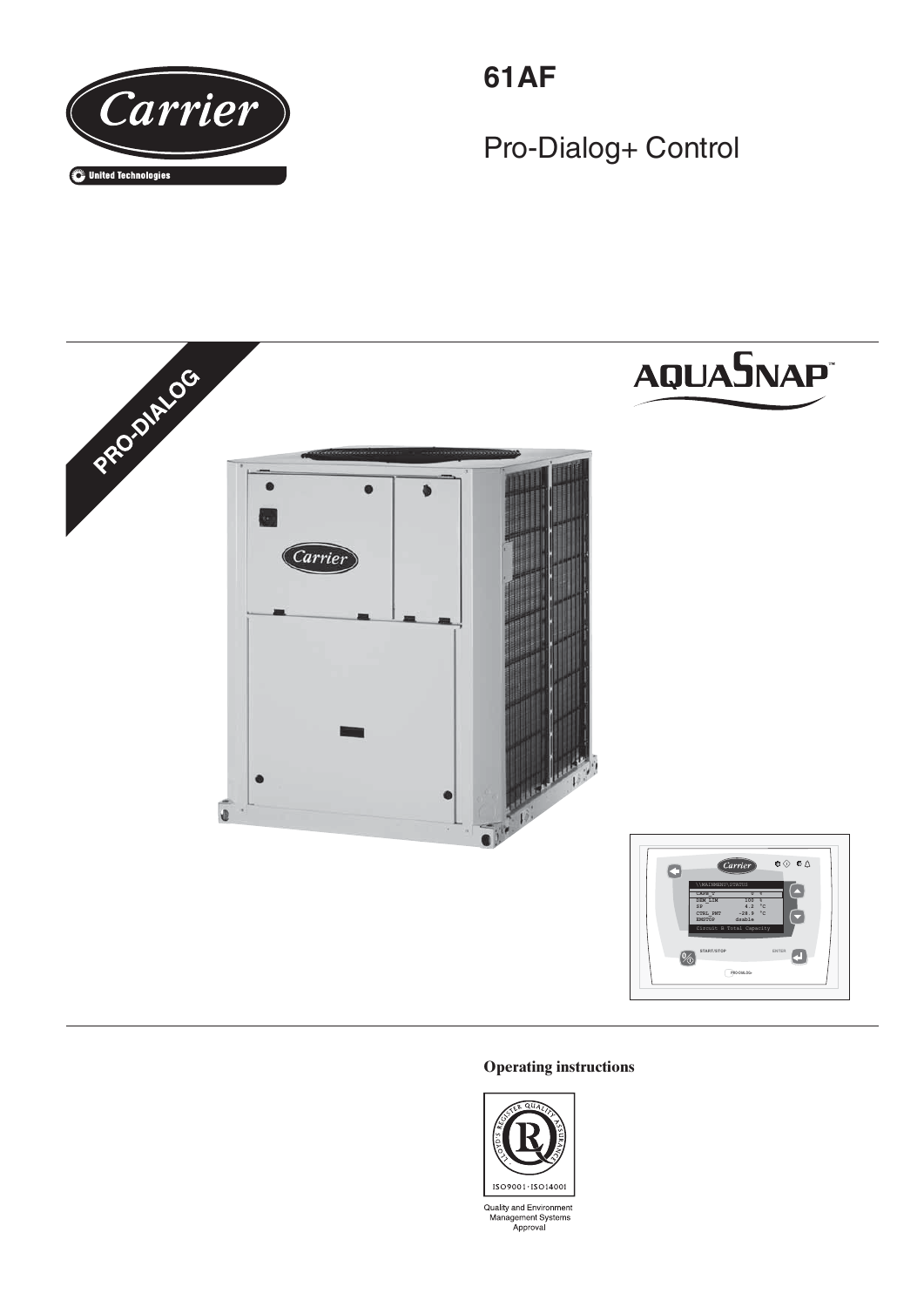The cover graphics are solely for illustration and forms no part of any offer for sale or any sale contract. The manufacturer reserves the right to change the design at any time without notice.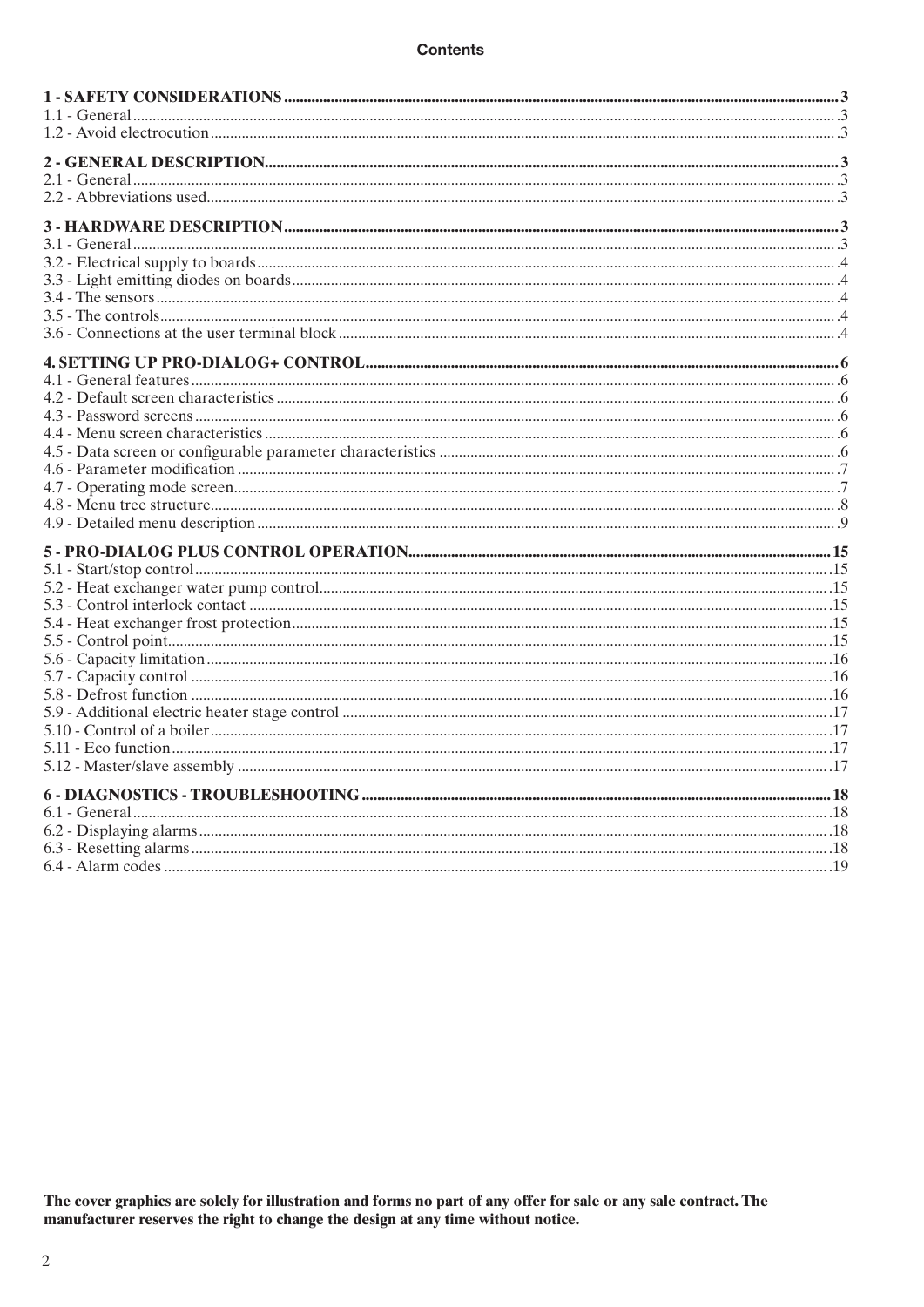## **1 - SAFETY CONSIDERATIONS**

#### **1.1 - General**

Installation, start-up and servicing of equipment can be hazardous if certain factors particular to the installation are not considered: operating pressures, presence of electrical components and voltages and the installation site (elevated plinths and built-up up structures). Only properly qualified installation engineers and highly qualified installers and technicians, fully trained for the product, are authorised to install and start-up the equipment safely. During all servicing operations all instructions and recommendations which appear in the installation and service instructions for the product, as well as on tags and labels fixed to the equipment and components and accompanying parts supplied separately, must be read, understood and followed.

- Apply all standard safety codes and practices.
- Wear safety glasses and gloves.
- Use the proper tools to move heavy objects. Move units carefully and set them down gently.

## **1.2 - Avoid electrocution**

Only personnel qualified in accordance with IEC (International Electrotechnical Commission) recommendations may be permitted access to electrical components. It is particularly recommended that all sources of electricity to the unit be shut off before any work is begun. Shut off the main power supply at the main circuit breaker or isolator.

#### *IMPORTANT: This equipment conforms to all applicable codes regarding electromagnetic compatibility.*

## **2 - GENERAL DESCRIPTION**

#### **2.1 - General**

Pro-Dialog is an electronic control system to regulate units of the following types: 61AF

These units have only one refrigerant circuit.

The Pro-Dialog control regulates:

- compressor start-up to control the water loop
- the fans to optimise operation of each refrigerant circuit
- the defrost cycles to ensure the operation of the refrigerant circuit.

As standard Pro-Dialog offers three on/off commands:

- Local on/off command using the keyboard • Remote - wired on/off command using volt-free
- contacts
- Network Carrier Comfort Network (CCN) on/off command.

The command type is selected in advance by keyboard.

#### **2.2 - Abbreviations used**

In this manual, the compressors are labelled A1 and A2.

#### **The following abbreviations are used frequently:**

| <b>CCN</b> | <b>Carrier Comfort Network</b>              |
|------------|---------------------------------------------|
| <b>LED</b> | <b>Light Emitting Diode</b>                 |
| <b>LEN</b> | Internal communication bus linking the main |
|            | board to the slave boards                   |
| <b>SCT</b> | Saturated condensing temperature            |
| <b>SST</b> | Saturated suction temperature               |
| <b>EXV</b> | Electronic expansion valve                  |
|            |                                             |

PD-AUX Auxiliary input/output board

#### **3 - HARDWARE DESCRIPTION**

#### **3.1 - General**

The control system consists of an NRCP2-BASE board (that can control up to two compressors), a PD-AUX board (that allows control of the different electric heater stages), an EXV board (that ensures the control of the EXV function) and a user interface. Certain options may require a number of additional PD-AUX boards.

All boards communicate via an internal LEN bus. The NRCP2-BASE board contains the complete control program for the machine, and continuously manages the recovery of the values of the various temperature and pressure sensors.

The user interface includes an alphanumeric eight-line display, two LEDs, five navigation keys and a contrast control wheel.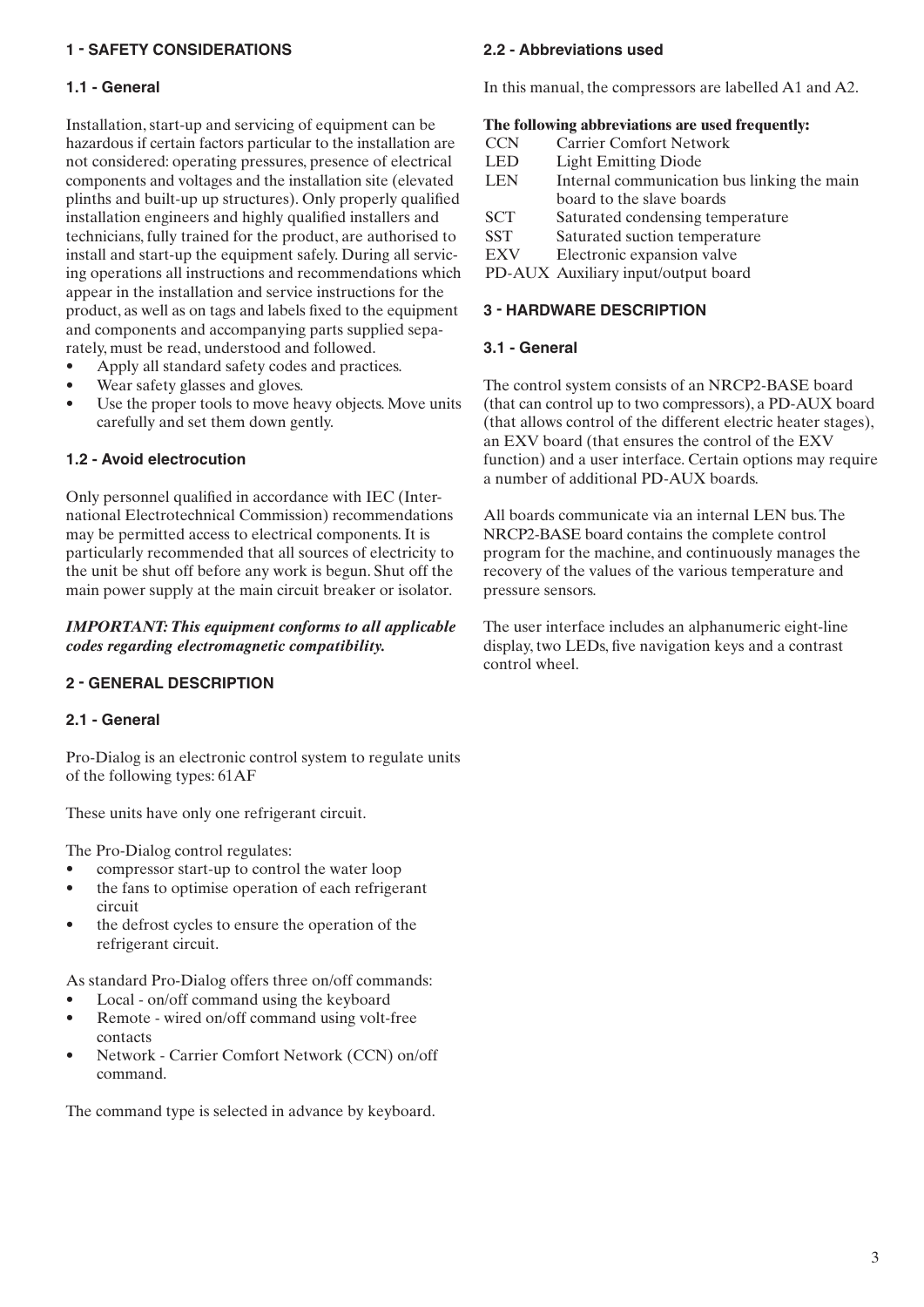

## **3.2 - Electrical supply to boards**

All boards are supplied from a common 24 V a.c. supply referred to earth.

In the event of a power supply interrupt, the unit restarts automatically without the need for an external command. However, any faults active when the supply is interrupted are saved and may in certain cases prevent a circuit or unit from restarting.

#### *CAUTION: Maintain the correct polarity of the power supply connection of the boards, to ensure that they are not damaged.*

## **3.3 - Light emitting diodes on boards**

All boards continuously check and indicate the proper operation of their electronic circuits. A light emitting diode (LED) lights on each board when it is operating properly.

- The red LED that flashes for a two-second period one second on, one second off - indicates correct operation. A different rate indicates a board or a software failure.
- The green LED flashes continuously on all boards to show that the board is communicating correctly over its internal bus. If the LED is not flashing, this indicates a LEN bus wiring problem.
- The orange LED of the master board flashes during any communication via the CCN bus.

#### **3.4 - The sensors**

#### **Pressure sensors**

Two types of electronic sensors are used:

- low pressure: suction pressure and pump entering pressure (optional),
- high pressure: discharge pressure and economiser pressure.

#### **Thermistors**

The heat exchanger water sensors are installed in the entering and leaving side. The outdoor temperature sensor is mounted under a metal plate. An additional sensor placed on an air heat exchanger pipe ensures defrost operation.

## **3.5 - The controls**

#### **Water circulation pump**

The controller regulates the heat exchanger water pumps.

#### **Heaters**

They protect the heat exchanger (and the piping for units without pump) against frost, if the unit has stopped and is energised.

#### **Boiler**

This output authorises start/stop of a boiler.

#### **3.6 - Connections at the user terminal block**

#### **3.6.1 - General description**

The contacts below are available at the user terminal block on the NRCP2-BASE boards. Some contacts can only be used if the unit operates in remote operating type (Remote).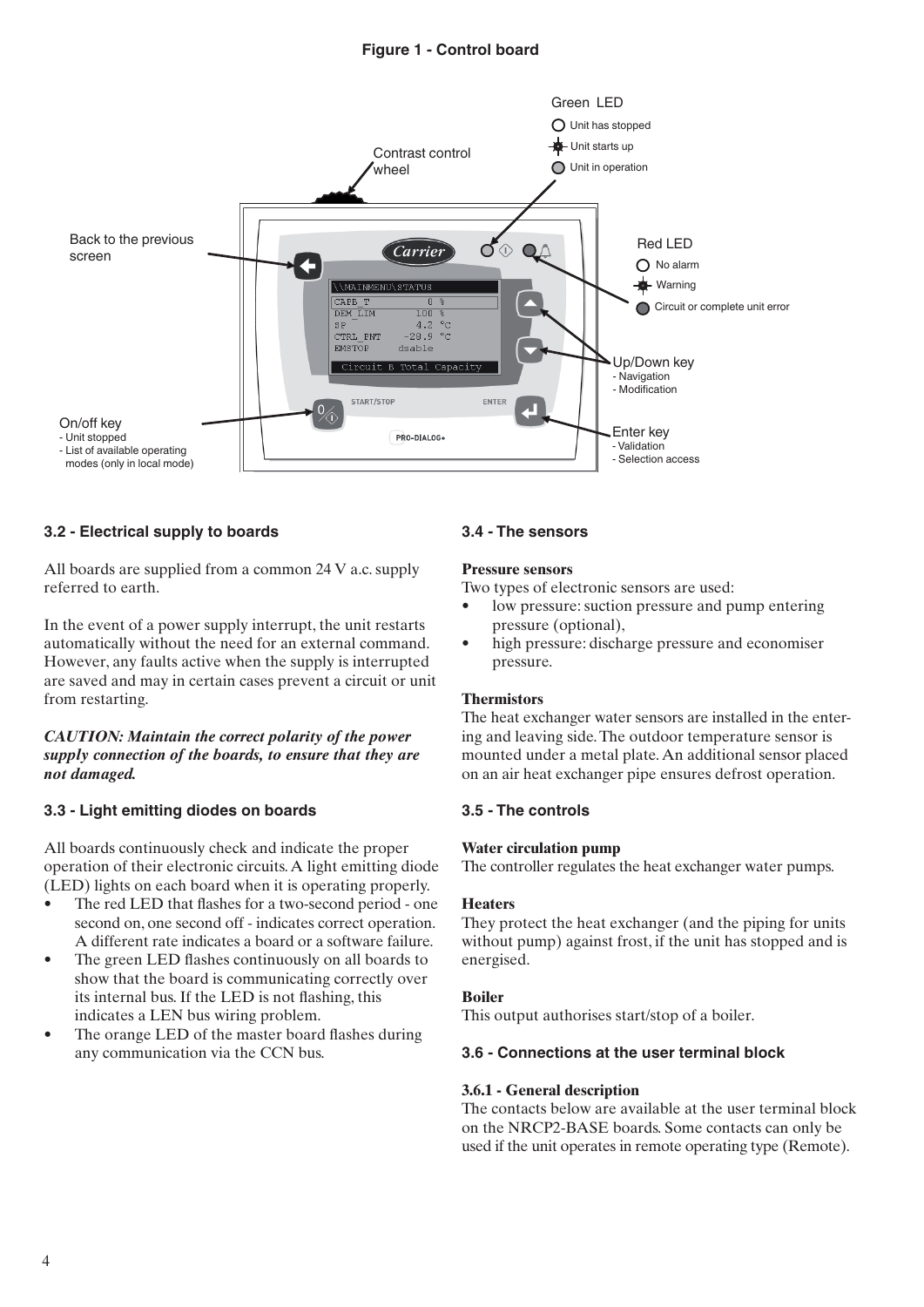# NRCP2-BASE control board **MECP2-BASE** control board





#### **NRCP2-BASE board connections**

| Connector/channel | <b>Type</b>   | <b>Terminal</b>                              | <b>Description</b>                                   |  |
|-------------------|---------------|----------------------------------------------|------------------------------------------------------|--|
| CH 08/J4          | DI            | $32 - 33$                                    | Remote on/off switch                                 |  |
| CH 09/J4          | DI            |                                              | Customer safety loop input ( $0 =$ fault, $1 = OK$ ) |  |
| CH 10/J4          | DI            | 73-74                                        | Capacity limitation selection                        |  |
| CH 12/J5          | DI            |                                              | Setpoint selection                                   |  |
| CH 13/J5          | DI            | Power detection input (micro-cut protection) |                                                      |  |
| CH 20/J2B         | DO            |                                              | Reversible four-way valves                           |  |
| CH 21/J2B         | DO            | Water heater command                         |                                                      |  |
| XXXX/J12          | <b>Series</b> |                                              | RJ-45 series connection                              |  |
|                   |               |                                              | - Pin 1: signal $+$                                  |  |
|                   |               |                                              | - Pin 2: ground                                      |  |
|                   |               |                                              | - Pin 3: signal -                                    |  |

#### **3.6.2 - Volt-free on/off contact**

If the unit works in the remote operating mode (Remote) the operation of the on/off contact is as follows:

#### **Without multiplexing**

|                | Off  | On heating |
|----------------|------|------------|
| On/off contact | Open | Closed     |

#### **With multiplexing**

|                | Off  | On heating | On auto |
|----------------|------|------------|---------|
| On/off contact | Open | Closed     | Open    |

## **3.6.3 - Volt-free setpoint selection contact**

|                             | Heating |        |  |
|-----------------------------|---------|--------|--|
|                             | hsp 1   | hsp 2  |  |
| Set point selection contact | Open    | Closed |  |

#### **3.6.4 - Volt-free capacity limitation selection contact**

|                            | 100% | .imit |
|----------------------------|------|-------|
| <b>Capacity limitation</b> |      |       |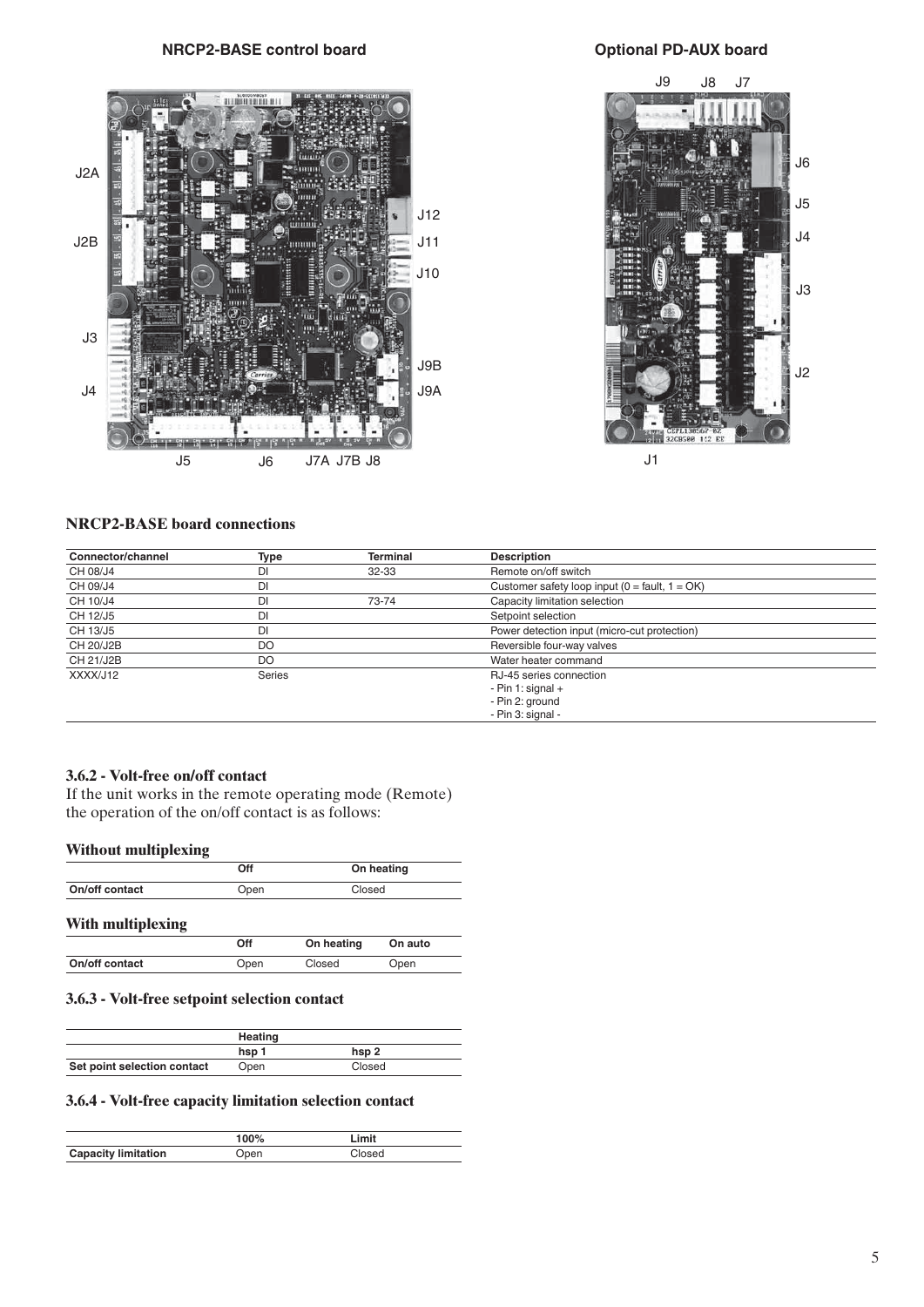# **4. SETTING UP PRO-DIALOG+ CONTROL**

#### **4.1 - General features**

The interface includes different screens that are listed below:

- Default screens with direct display of the main parameters,
- Menu screens for navigation,
- Data/configuration screens listing the parameters by type,
- Operating mode selection screen,
- Password entry screen,
- Parameter modification screen.

*NOTE: If the interface is not used for a long period, it will go black. The control is always active, the operating mode remains unchanged. The interface screen is re-animated, when the user presses a key. Pressing the key once illuminates the screen, pressing the key a second time leads to a screen that is related to the context and the key symbol.*

## **4.2 - Default screen characteristics**

There are four default screens. Each screen shows:

- The unit status, its screen number,
- Three displayed parameters.

| <b>LOCAL OFF</b>             | On the left the unit status, on the right<br>the screen number             |
|------------------------------|----------------------------------------------------------------------------|
| Entering water temp          | Description of the first parameter                                         |
| <b>EWT</b><br>$40^{\circ}$ C | Abbreviation and value with unit of<br>measurement of the first parameter  |
| Leaving water temp           | Description of the second parameter                                        |
| LWT<br>$46^{\circ}$ C        | Abbreviation and value with unit of<br>measurement of the second parameter |
| Outside air temperature      | Description of the third parameter                                         |
| OAT<br>$4^{\circ}$ C         | Abbreviation and value with unit of<br>measurement of the third parameter  |

Pressing the Up or Down key changes one default screen to another default screen. The screen number is updated.

## **4.3 - Password screens**



The password is entered digit by digit. The cursor is shown at the current digit that flashes. The arrow keys modify the digit value. The digit modification is validated with the Enter key and the cursor is moved to the next digit.



Pressing the Enter key at a digit without value validates the overall selection of the password. The screen is refreshed by the menu list, and the items displayed depend on the level of the activated password.

The entry of an incorrect password keeps the password entry screen.

Password selection 0 (zero) can simply be made by pressing the Enter key twice in succession.

#### **4.4 - Menu screen characteristics**

| <b><i>IMAINMENU</i></b>        |                 | Current path in the menu structure                        |
|--------------------------------|-----------------|-----------------------------------------------------------|
| <b>GENUNIT</b>                 | <b>HYDROKIT</b> | Selection cursor to the left of the first                 |
| <b>TEMP</b>                    | <b>RUNTIME</b>  | column                                                    |
| <b>PRESSURE</b>                | <b>MODES</b>    | Menu list                                                 |
| <b>SETPOINT</b>                | <b>LOGOUT</b>   |                                                           |
| <b>INPUTS</b>                  |                 |                                                           |
| <b>OUTPUTS</b>                 |                 |                                                           |
| <b>General Parameters Menu</b> |                 | Description of the menu framed by<br>the selection cursor |

Each menu item defines the access to categorised data. The Up and Down arrows position the cursor at the current item. The Enter key activates the display of the selected sub-menu.

The item LOGOUT permits exiting from the menu screen and protects access by a user password. The "Previous" key permits exiting from the current screen without deactivating the password-protected access.

#### **4.5 - Data screen or configurable parameter**  $characteristics$

The data screens display information parameters such as temperatures or pressures. The configuration screens display unit control parameters such as the water temperature setpoints.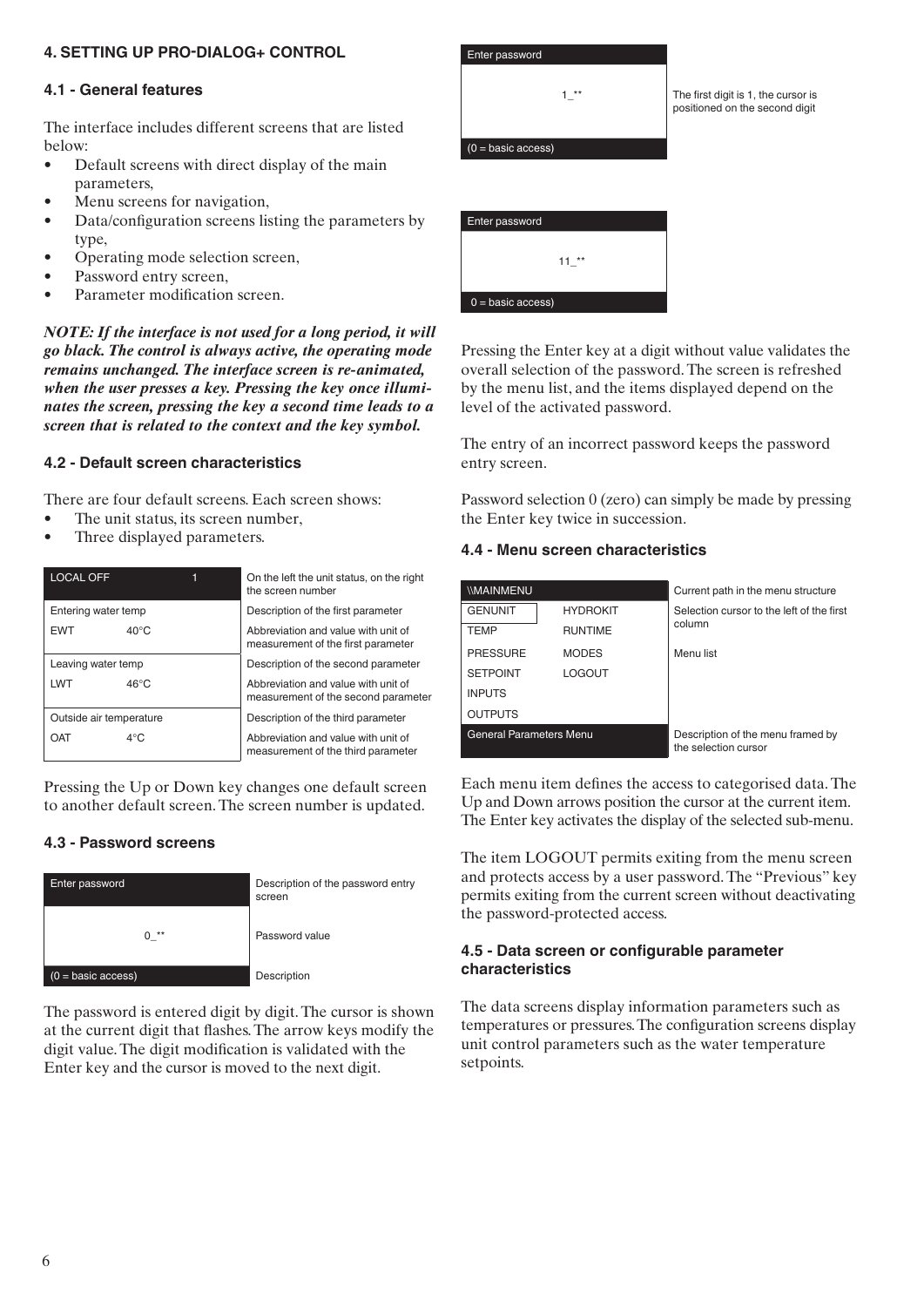| <b><i>IMAINMENUITEMP</i></b>     |                | Current path in the menu structure                        |
|----------------------------------|----------------|-----------------------------------------------------------|
| <b>EWT</b>                       | $40^{\circ}$ C | List of items                                             |
| LWT                              | $46^{\circ}$ C | Cursor position                                           |
| OAT                              | $4^{\circ}$ C  |                                                           |
| <b>CHWSTEMP</b>                  | $46^{\circ}$ C |                                                           |
| SCT A                            | $49^{\circ}$ C |                                                           |
| <b>Leaving Water Temperature</b> |                | Description of the item framed by<br>the selection cursor |

The Up and Down arrow keys position the cursor on the current menu item. The Enter key activates the parameter modification (if possible). Any non-pertinent modification attempt is blocked by a refusal screen.

# **4.6 - Parameter modification**

A configuration parameter can be modified by positioning the cursor and then pressing the Enter key.

| <b><i>IMAINMENU/SETPOINT</i></b> |                  | Current path in the menu structure                        |
|----------------------------------|------------------|-----------------------------------------------------------|
| hps1                             | $45^{\circ}$ C   | List of items                                             |
| hps2                             | $45^{\circ}$ C   | <b>Cursor position</b>                                    |
| hramp_sp                         | $0.6^{\circ}$ C  |                                                           |
| lim_sp1                          | 100%             |                                                           |
| hramp_sp                         | $27.4^{\circ}$ C |                                                           |
| <b>Heating Setpoint 2</b>        |                  | Description of the item framed by<br>the selection cursor |

The following screen allows modification of a parameter.

| Modify value              |       | Screen description |
|---------------------------|-------|--------------------|
|                           | hsp 1 |                    |
| 45                        | °C    | Current value      |
|                           | ℃     | Cursor position    |
|                           |       |                    |
| <b>Heating Setpoint 2</b> |       | Item description   |

The Up and Down arrow keys permit the selection of the first digit. Pressing the Up key successively scrolls up to the following symbols:

 $0, 1, 2, 3, 4, 5, 6, 7, 8, 9, \ldots$ 

The Down key follows the reverse order of the Up key in scrolling down the digit list above. Each digit is validated with the Enter key.

The - sign is only accessible for the first selected character.

| Modify value              |       | Description of the screen   |
|---------------------------|-------|-----------------------------|
|                           | hsp 2 |                             |
| 45                        | °C    | Current value               |
| 46                        | °C    | New value before validation |
|                           |       |                             |
| <b>Heating Setpoint 2</b> |       | Item description            |

The value is validated with the Enter key. At any time the return key cancels the current modification.

*ATTENTION: If the user exits from the current data screen, the value is saved. A saving confirmation is displayed. The Enter key validates the parameter modification(s). The Return to the Previous Screen key cancels the current*   $modification(s)$ .

| <b><i>IMAINMENUSETPOINT</i></b> | Current path in the menu structure             |
|---------------------------------|------------------------------------------------|
|                                 |                                                |
|                                 |                                                |
|                                 |                                                |
| Save changes?                   | Confirmation that the modification is<br>saved |

# **4.7 - Operating mode screen**

The unit is in Local Off mode, pressing the on/off (0/1) key once activates the display of the operating mode screen.

| Select Machine Mode | Description of the screen              |
|---------------------|----------------------------------------|
| Local On            | List of the machine operating<br>modes |
| Local Schedule      | Cursor                                 |
| CCN                 |                                        |
| Remote              |                                        |

The Up and Down keys position the cursor on the selected operating mode. Four modes are immediately displayed on the screen. To access operating modes that are not visible, please use the Up and Down keys.

When the operating mode has been selected, the new operating mode can be validated with the Enter key.



When the unit is in an operating mode and the On/off key is pressed, the unit will stop. A confirmation screen protects the unit against inadvertent shutdowns.

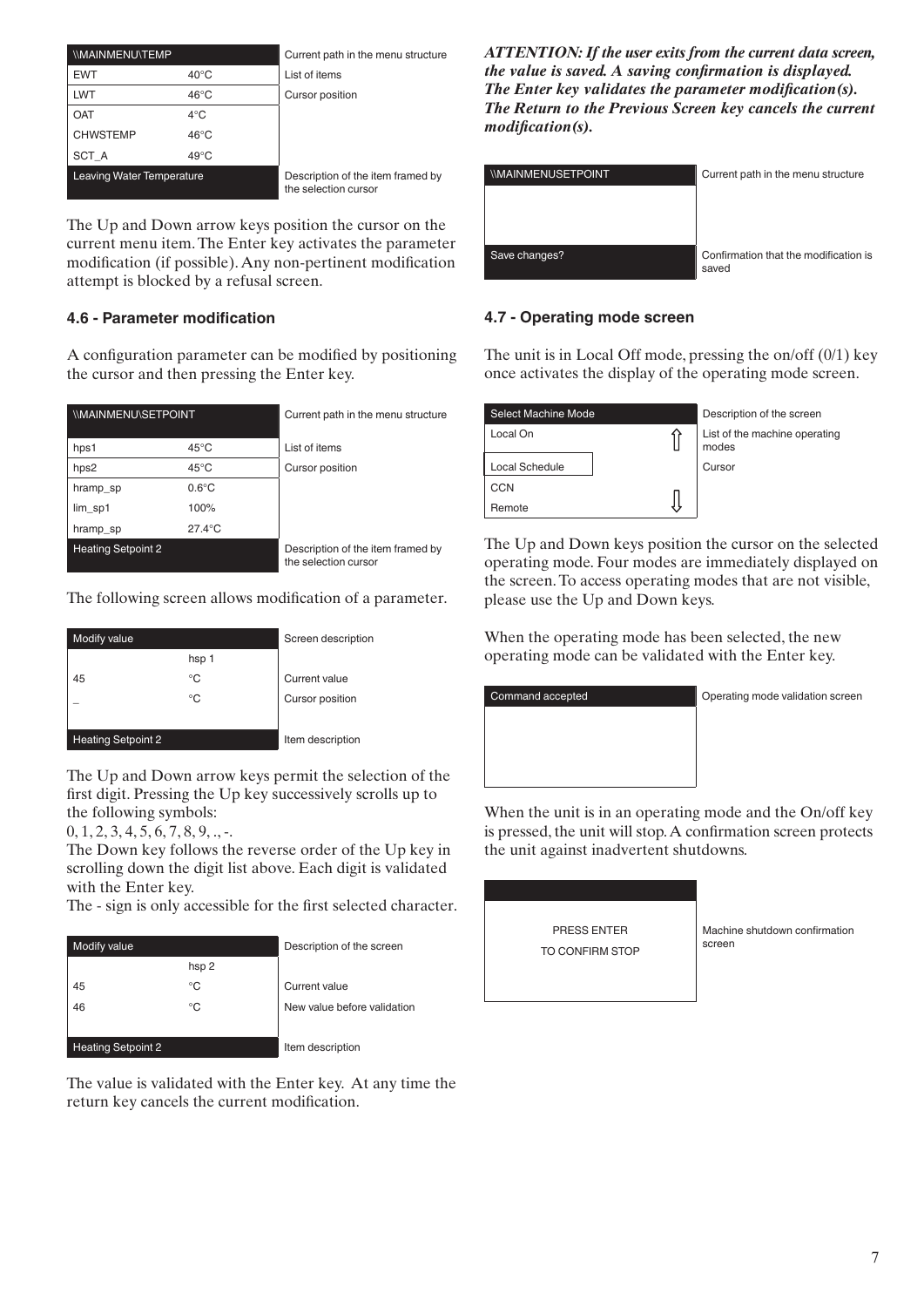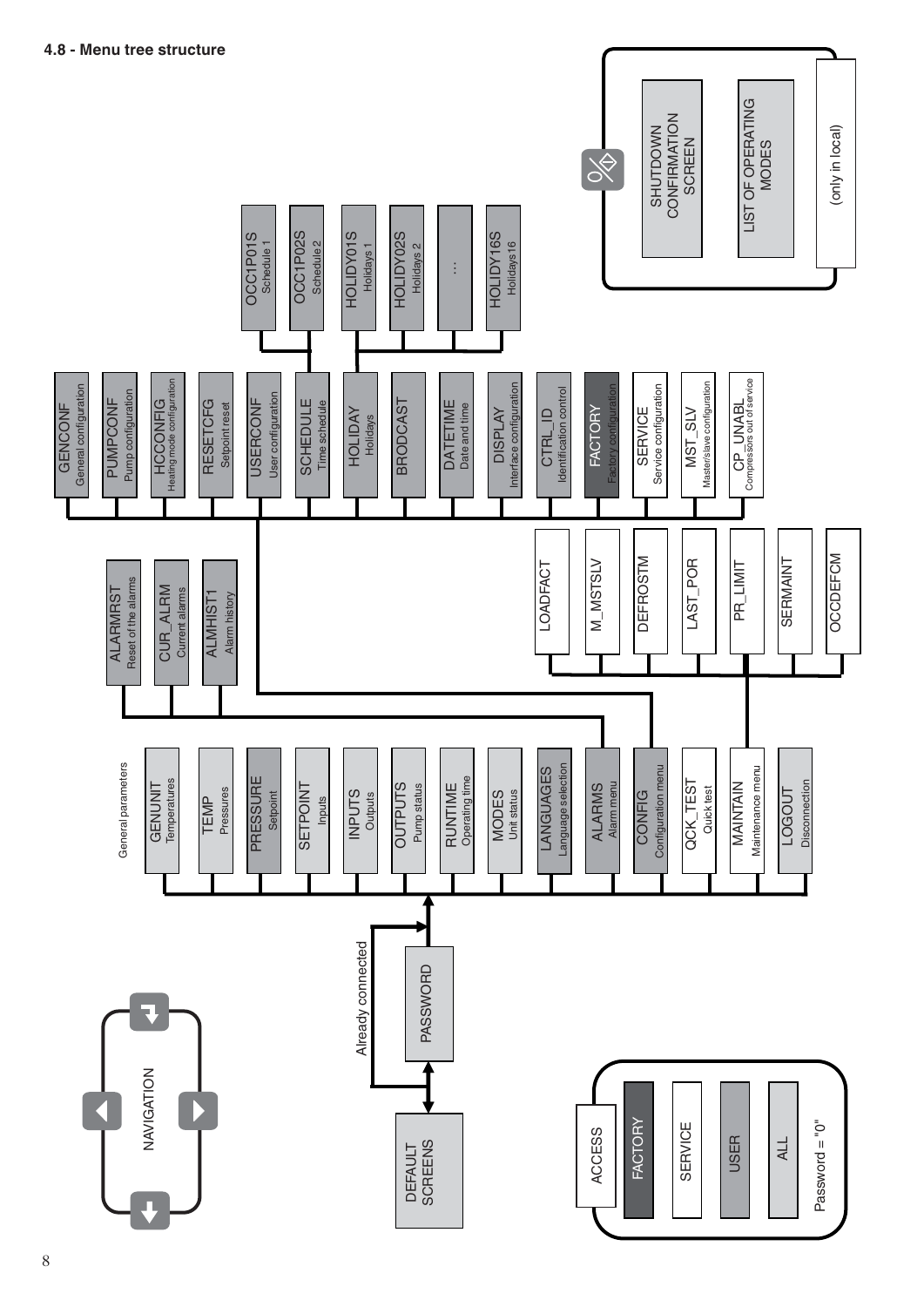# **4.9 - Detailed menu description**

## *ATTENTION: Depending on the unit characteristics, certain menu items are not used.*

#### **4.9.1 - GENUNIT menu**

| <b>NAME</b>   | <b>FORMAT</b>  | <b>UNIT</b>              | <b>NOTE</b> | <b>DESCRIPTION</b>                     |
|---------------|----------------|--------------------------|-------------|----------------------------------------|
| CTRL TYP      | 0/1/2          | $\overline{\phantom{a}}$ |             | Control mode type                      |
| <b>STATUS</b> | $0 - 9$        |                          |             | Operating status                       |
| min left      | $0 - 15$       | min                      |             | Start-up delay                         |
| LSP SEL       | 0/1/2          | -                        | 11          | Setpoint selection via the interface   |
| SP SEL        | 0/1/2          |                          | 10          | Setpoint selection via the CCN network |
| SP OCC        | Yes/No         | $\overline{\phantom{a}}$ |             | Occupancy setpoint                     |
| CHIL_S_S      | Enable/Disable |                          |             | Unit start/stop via the CCN network    |
| CHIL OCC      | Yes/No         | $\overline{\phantom{a}}$ |             | Unit time schedule via the CCN network |
| CAP T         | nnn            | $\%$                     |             | Total unit capacity                    |
| DEM LIM       | nnn            | $\%$                     |             | Demand limit value                     |
| <b>SP</b>     | ±nnn.n         | $^{\circ}C$              |             | Current setpoint                       |
| CTRL PNT      | $±$ nnn.n      | $^{\circ}C$              | 8           | Control point                          |
| <b>EMSTOP</b> | Enable/Disable |                          | 9           | CCN emergency stop                     |

| <b>NOTE</b> | <b>DESCRIPTION</b>                                                                                                                                            |  |  |  |  |  |
|-------------|---------------------------------------------------------------------------------------------------------------------------------------------------------------|--|--|--|--|--|
|             | $0 = Local$ , 1 = CCN, 2 = Remote                                                                                                                             |  |  |  |  |  |
| 2           | The STATUS point can have the following values:                                                                                                               |  |  |  |  |  |
|             | Off<br>$>$ STATUS = 0<br>$>$ STATUS = 5<br>Ready                                                                                                              |  |  |  |  |  |
|             | $>$ STATUS = 6<br>$>$ STATUS = 1<br>Override<br>Runnina                                                                                                       |  |  |  |  |  |
|             | Stopping $>$ STATUS = 2<br>$>$ STATUS = 7<br>Defrost                                                                                                          |  |  |  |  |  |
|             | $>$ STATUS = 3<br>$>$ STATUS = 8<br>Run Test<br>Delay                                                                                                         |  |  |  |  |  |
|             | $>$ STATUS = 4<br>$>$ STATUS = 9<br>Tripout<br>Test                                                                                                           |  |  |  |  |  |
| 3           | Permits starting/stopping the machine, in CCN mode only. The override value is displayed, but only used, if the unit is in CCN mode.                          |  |  |  |  |  |
| 4           | Indicates if the unit is in occupied mode or not. In CCN mode the value can be forced and used instead of actual occupancy status                             |  |  |  |  |  |
|             | Demand limit active. This point can be forced in CCN mode and this override value will have priority over the other limit values (external or limit control). |  |  |  |  |  |
| 8           | Control point. This point can be forced in CCN mode and this override value will have priority over the value calculated by the control.                      |  |  |  |  |  |
| 9           | Always active if the unit is not in CCN mode.                                                                                                                 |  |  |  |  |  |
| 10          | Setpoint selection. This point can be forced in CCN mode and this override value will have priority over the setpoint selection in Remote mode.               |  |  |  |  |  |
| 11          | $0 =$ Auto. 1 = Spt1. 2 = Spt2                                                                                                                                |  |  |  |  |  |

#### **4.9.2 - TEMP menu**

| <b>NAME</b>     | <b>FORMAT</b> | <b>UNIT</b>  | <b>DESCRIPTION</b>                               |  |
|-----------------|---------------|--------------|--------------------------------------------------|--|
| <b>EWT</b>      | ±nnn.n        | ்С           | Heat exchanger entering water temperature        |  |
| <b>LWT</b>      | ±nnn.n        | $\circ$<br>◡ | Heat exchanger leaving water temperature         |  |
| OAT             | ±nnn.n        | $\circ$<br>◡ | Outside air temperature                          |  |
| <b>CHWSTEMP</b> | $±$ nnn.n     | $\circ$<br>◡ | Common master/slave temperature                  |  |
| SCT A           | $±$ nnn.n     | $\circ$<br>◡ | Saturated condensing temperature                 |  |
| SST A           | $±$ nnn.n     | $\circ$<br>◡ | Saturated suction temperature                    |  |
| SUCT T          | $±$ nnn.n     | $\circ$<br>◡ | Suction gas temperature                          |  |
| ECO SST         | $±$ nnn.n     | ்С           | Saturated suction temperature at the EXV Eco     |  |
| ECO SUCT        | $±$ nnn.n     | ்С           | Suction gas temperature at the EXV Eco           |  |
| DEFRT A         | $±$ nnn.n     | $\circ$      | Defrost temperature                              |  |
| DEFRT 2         | ±nnn.n        | ்С           | Defrost temperature of the second heat exchanger |  |

## **4.9.3 - PRESSURE menu**

| - ™• ≥• •   | T TARDO CIAR MONU |      |                          |  |
|-------------|-------------------|------|--------------------------|--|
| <b>NAME</b> | <b>FORMAT</b>     | UNIT | <b>DESCRIPTION</b>       |  |
| $DP_A$      | ±nnn.n            | kPa  | Discharge pressure       |  |
| SP_A        | $±$ nnn.n         | kPa  | Main suction pressure    |  |
| ECO_SP_A    | $±$ nnn.n         | kPa  | Suction pressure EXV Eco |  |
| W P IN      | $±$ nnn.n         | kPa  | Entering water pressure  |  |

## **4.9.4 - SETPOINT menu**

| <b>NAME</b> | <b>FORMAT</b>  | <b>DEFAULT</b> | <b>UNIT</b> | <b>DESCRIPTION</b> |
|-------------|----------------|----------------|-------------|--------------------|
| hsp1        | 26.7 to 65     | 65             | $\sim$      | Heating setpoint 1 |
| hsp2        | 26.7 to 66     |                | $\sim$      | Heating setpoint 2 |
| hramp_sp    | $0.2$ to $2.0$ |                |             | Ramp loading       |
| lim_sp1     | 0 to 100       | 100            |             | Limit setpoint     |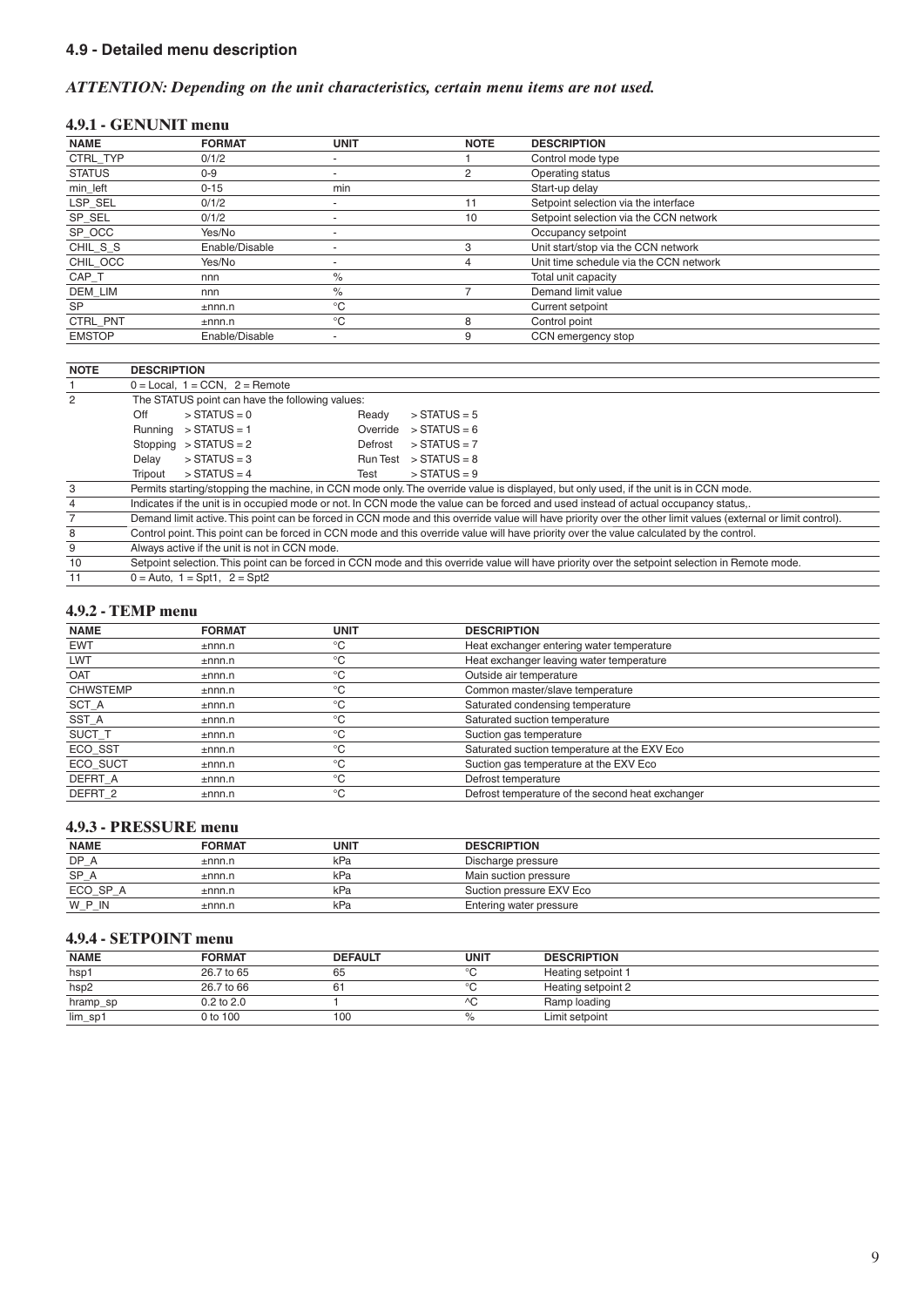## 4.9.5 - INPUTS menu

| <b>NAME</b> | <b>FORMAT</b> | <b>UNIT</b> | <b>DESCRIPTION</b>                           |  |
|-------------|---------------|-------------|----------------------------------------------|--|
| ONOFF SW    | Open/Close    |             | Remote start/stop contact                    |  |
| SETP_SW     | Open/Close    |             | Remote setpoint contact                      |  |
| LIM_SW1     | Open/Close    |             | Remote capacity limitation contact           |  |
| FLOW_SW     | Open/Close    |             | Water flow rate/customer safety loop contact |  |
| leak_v      | nn.n          | Volt        | Leak detector value                          |  |
| Lock sw2    | Open/Close    |             | Customer safety loop contact                 |  |

#### 4.9.6 - OUTPUTS menu

| <b>NAME</b>       | <b>FORMAT</b> | <b>UNIT</b>              | <b>DESCRIPTION</b>                   |
|-------------------|---------------|--------------------------|--------------------------------------|
| CP_A1             | On/Off        |                          | Compressor output A1                 |
| CP_A2             | On/Off        | $\overline{\phantom{a}}$ | Compressor output A2                 |
| FAN_A1            | $0$ to $2$    |                          | Fan speed A1                         |
| FAN A2            | $0$ to $2$    | $\overline{\phantom{a}}$ | Fan speed A2                         |
| EXV A             | nnn           | $\%$                     | Main EXV position                    |
| EXV_ECO           | nnn           | $\%$                     | EXV Eco position                     |
| EV VALV1          | On/Off        |                          | Shut-off valve compressor A1/EXV Eco |
| EV VALV2          | On/Off        | $\overline{\phantom{a}}$ | Shut-off valve compressor A2/EXV Eco |
| RV A              | On/Off        |                          | Four-way valves                      |
| <b>EXC HEAT</b>   | On/Off        |                          | Heat exchanger heater                |
| <b>BOILER</b>     | On/Off        | $\overline{\phantom{a}}$ | Boiler command                       |
| EHS STEP          | n             |                          | Electric heater stage                |
| PUMP <sub>1</sub> | On/Off        |                          | Output pump 1                        |
| <b>ALARM</b>      | On/Off        | $\overline{\phantom{a}}$ | Alarm relay                          |
| <b>RUNNING</b>    | On/Off        |                          | Unit on relay                        |

## 4.9.7 - RUNTIME menu

| <b>NAME</b> | <b>FORMAT</b> | <b>UNIT</b> | <b>DESCRIPTION</b>                          |
|-------------|---------------|-------------|---------------------------------------------|
| HR MACH     | nnnnn         | hours       | Number of unit operating hours              |
| st mach     | nnnnn         |             | Number of unit start-ups                    |
| HR CP A1    | nnnnn         | hours       | Number of operating hours compressor A1     |
| st_cp_a1    | nnnnn         |             | Number of start-ups compressor A1           |
| HR CP A2    | nnnnn         | hours       | Number of operating hours compressor A2     |
| st_cp_a2    | nnnnn         |             | Number of start-ups compressor A2           |
| hr fana1l   | nnnnn         | hours       | Number of low-speed operating hours fan A1  |
| hr fana1h   | nnnnn         | hours       | Number of high-speed operating hours fan A1 |
| hr fana2l   | nnnnn         | hours       | Number of low-speed operating hours fan A2  |
| hr fana2h   | nnnnn         | hours       | Number of high-speed operating hours fan A2 |
| hr pump     | nnnnn         | hours       | Number of pump operating hours              |

#### 4.9.8 - MODES menu

| <b>NAME</b> | <b>FORMAT</b> | <b>UNIT</b>              | <b>DESCRIPTION</b>                |
|-------------|---------------|--------------------------|-----------------------------------|
| m_limit     | Yes/No        | $\overline{a}$           | Capacity limitation active        |
| m_ramp      | Yes/No        |                          | Ramp loading active               |
| m_cooler    | Yes/No        | $\overline{\phantom{a}}$ | Heat exchanger heater active      |
| m_SM        | Yes/No        |                          | Aquasmart active                  |
| m_leadla    | Yes/No        |                          | Master/slave active               |
| m_night     | Yes/No        |                          | Low-noise level night mode active |
| m_heater    | Yes/No        | $\overline{a}$           | Electric heater stages active     |
| m_boiler    | Yes/No        |                          | Boiler active                     |
| m summer    | Yes/No        |                          | Summer active                     |
| m_defr_a    | Yes/No        |                          | Defrost active                    |
| m_sst_a     | Yes/No        | $\overline{a}$           | Low suction temperature           |
| m_dgt_a     | Yes/No        | $\overline{\phantom{a}}$ | High discharge gas temperature    |
| $m_h$ p_a   | Yes/No        |                          | High pressure                     |
| m_sh_a      | Yes/No        | $\overline{\phantom{a}}$ | High pressure                     |

#### 4.9.9 - ALARMS menu

| <b>NAME</b>     | <b>DESCRIPTION</b> |
|-----------------|--------------------|
| <b>ALARMRST</b> | Alarm reset        |
| CUR_ALRM        | Current alarms     |
| <b>ALMHIST</b>  | Alarm history      |

## 4.9.10 - CONFIG menu

| <b>NAME</b>       | <b>DESCRIPTION</b>              |
|-------------------|---------------------------------|
| <b>GEN CONF</b>   | General configuration menu      |
| <b>PUMPCONF</b>   | Pump configuration menu         |
| HC CONFIG         | Heating mode configuration menu |
| <b>RESETCFG</b>   | Reset configuration menu        |
| <b>USERCONFIG</b> | User configuration menu         |
| <b>SCHEDULE</b>   | Time schedule                   |
| <b>HOLIDAY</b>    | Holiday calendar                |
| <b>BRODCAST</b>   | Summer time/winter time control |
| <b>DATETIME</b>   | Time adjustment                 |
| <b>DISPLAY</b>    | Parameter display               |
| CTRL ID           | Control identification          |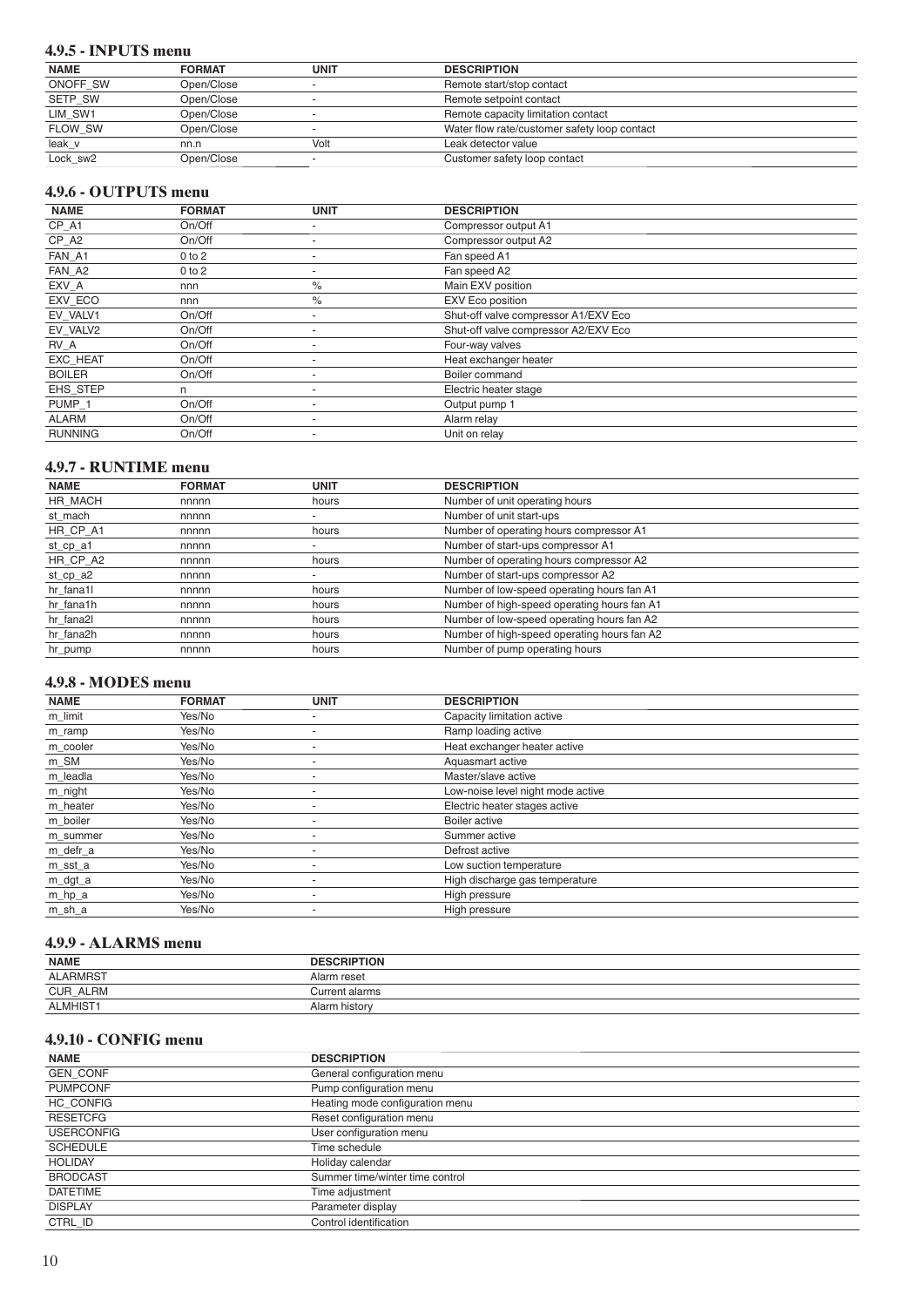## **4.9.11 - ALARMRST menu**

| <b>NAME</b> | <b>FORMAT</b> | <b>UNIT</b> | <b>DESCRIPTION</b>   |
|-------------|---------------|-------------|----------------------|
| RST_ALM     | Yes/No        | ۰           | Alarm reset          |
| <b>ALM</b>  | Normal        | -           | Alarm status         |
| alarm_1c    | nnnnn         | -           | Current alarm 1      |
| alarm_2c    | nnnnn         | -           | Current alarm 2      |
| alarm_3c    | nnnnn         | -           | Current alarm 3      |
| alarm_4c    | nnnnn         | -           | Current alarm 4      |
| alarm_5c    | nnnnn         |             | Current alarm 5      |
| alarm_1     | nnnnn         | -           | Current JBus alarm 1 |
| alarm_2     | nnnnn         | -           | Current JBus alarm 2 |
| alarm_3     | nnnnn         | -           | Current JBus alarm 3 |
| alarm_4     | nnnnn         |             | Current JBus alarm 4 |
| alarm 5     | nnnnn         | -           | Current JBus alarm 5 |

## **4.9.12 - CUR\_ALRM menu**

This menu lists up to ten a active alarms. For each alarm the display shows the time and date the alarm was generated as well as the alarm description. Each screen shows one alarm.



## **4.9.13 - ALMHIST1 menu**

This menu lists up to twenty alarms that have occurred at the unit. For each alarm the display shows the time and date the alarm was generated as well as the alarm description. Each screen shows one alarm.



## **4.9.14 - SCHEDULE menu**

| <b>NAME</b> | <b>DESCRIPTION</b>                    |
|-------------|---------------------------------------|
| OCC1P01S    | Unit on/off time schedule             |
| OCC1P02S    | Unit setpoint selection time schedule |

#### **4.9.15 - HOLIDAY menu**

| <b>NAME</b> | <b>DESCRIPTION</b> |
|-------------|--------------------|
| HOLDY 01    | Holiday period 1   |
| HOLDY 02    | Holiday period 2   |
| HOLDY 03    | Holiday period 3   |
| HOLDY 04    | Holiday period 4   |
| HOLDY 05    | Holiday period 5   |
| HOLDY_06    | Holiday period 6   |
| HOLDY_07    | Holiday period 7   |
| HOLDY 08    | Holiday period 8   |
| HOLDY 09    | Holiday period 9   |
| HOLDY_10    | Holiday period 10  |
| HOLDY 11    | Holiday period 11  |
| HOLDY 12    | Holiday period 12  |
| HOLDY 13    | Holiday period 13  |
| HOLDY 14    | Holiday period 14  |
| HOLDY 15    | Holiday period 15  |
| HOLDY 16    | Holiday period 16  |

#### **4.9.16 - BRODCAST menu**

| <b>NAME</b>        | <b>FORMAT</b>  | <b>DEFAULT</b> | <b>UNIT</b> | <b>DESCRIPTION</b>                                                 |
|--------------------|----------------|----------------|-------------|--------------------------------------------------------------------|
| ccnbroad           | 0/1/2          | 2              |             | Activates the broadcast                                            |
|                    |                |                |             | $0 =$ deactivated, 1= broadast during holidays at the network, 2 = |
|                    |                |                |             | broadcast during holidays, machine only                            |
| oatbusnm           | 0 to 239       |                |             | Broadcast of the outside temperature                               |
|                    |                |                |             | Bus number of the machine with the outside temperature             |
| oatlocad           | 0 to 239       |                |             | Element number of the machine with the outside temperature         |
| dayl_sel           | Disable/Enable | Disable        |             | Activation summer time, winter time                                |
| <b>Summer time</b> |                |                |             |                                                                    |
| startmon           | 1 to 12        | 3              |             | Month                                                              |
| startdow           | 1 to $7$       |                |             | Day of the week $(1 = \text{Monday})$                              |
| startwom           | 1 to $5$       | 5              |             | Week of the month                                                  |
| <b>Winter time</b> |                |                |             |                                                                    |
| stopmon            | 1 to 12        | 10             |             | Month                                                              |
| stoptdow           | 1 to $7$       |                |             | Day of the week $(1 = \text{Monday})$                              |
| stopwom            | 1 to $5$       | 5              |             | Week of the month                                                  |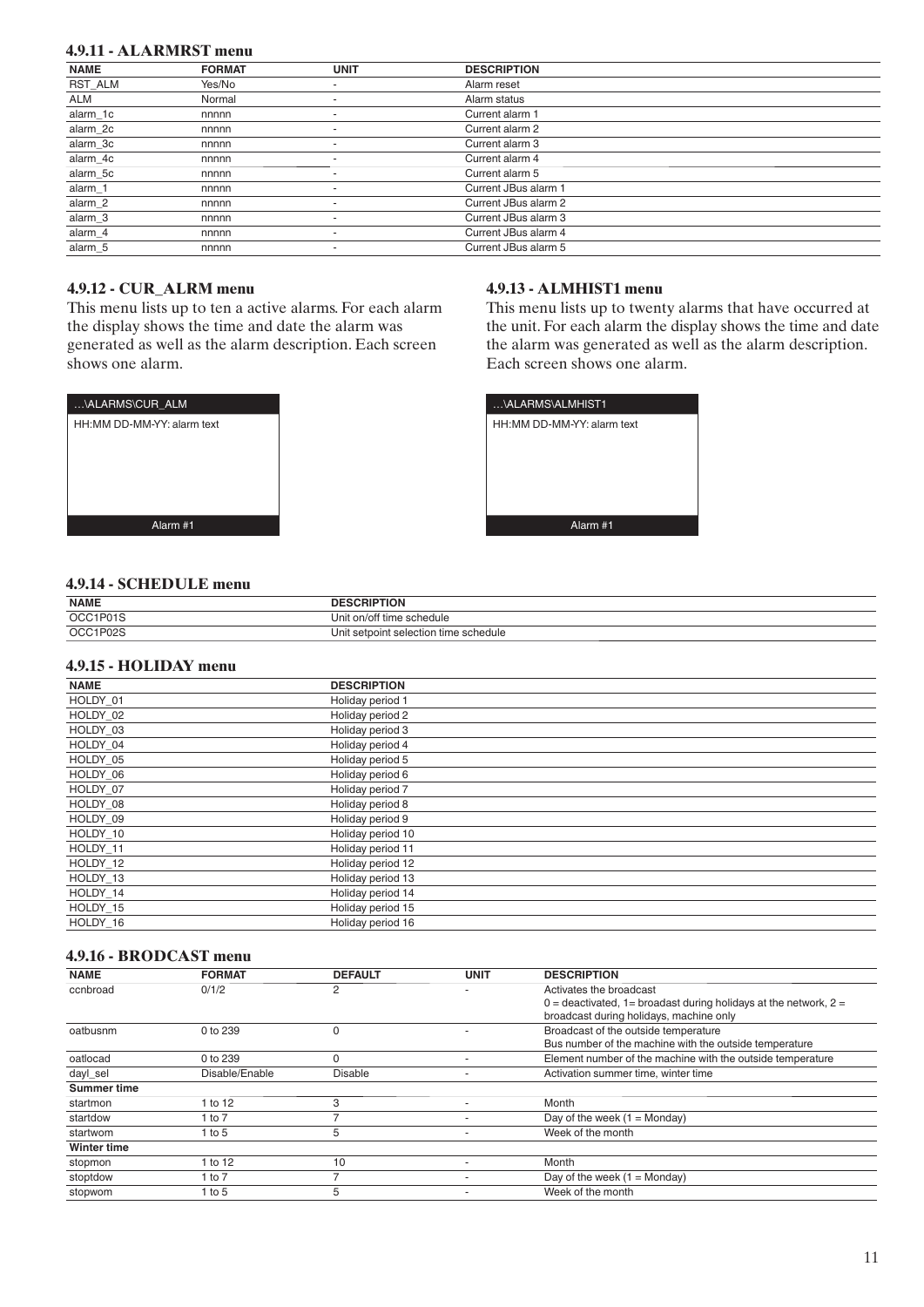## **4.9.17 - GENCONF menu**

| <b>NAME</b> | <b>FORMAT</b>  | <b>DEFAULT</b> | <b>UNIT</b> | <b>DESCRIPTION</b>                            |  |
|-------------|----------------|----------------|-------------|-----------------------------------------------|--|
| ramp_sel    | Yes/No         | No             |             | Ramp loading sequence                         |  |
| off_on_d    | 1 to 15        |                | min         | Start-up delay                                |  |
| nh_start    | 00:00 to 24:00 | 00:00          |             | Night mode start hour                         |  |
| nh end      | 00:00 to 24:00 | 00:00          |             | Night mode stop hour                          |  |
| bas menu    | $0$ to $3$     |                |             | Basic menu configuration                      |  |
|             |                |                |             | $0 =$ total access                            |  |
|             |                |                |             | 1 = access to the alarm menu by password      |  |
|             |                |                |             | $2 =$ access to the setpoint menu by password |  |
|             |                |                |             | $3 =$ combination of 1 and 2                  |  |
| synoptic    | Yes/No         | No             |             | Synoptic diagram display                      |  |
|             |                |                |             |                                               |  |

## **4.9.18 - PUMPCONF menu**

| <b>NAME</b> | <b>FORMAT</b> | <b>DEFAULT</b> | UNIT | <b>DESCRIPTION</b>                                 |
|-------------|---------------|----------------|------|----------------------------------------------------|
| pump_seq    | Yes/No        | Nc             |      | Heat exchanger pump availability                   |
| pump_per    | Yes/No        | Nc             |      | Pump seizure protection                            |
| pump_loc    | Yes/No        | Yes            |      | Flow rate verification when the pump has shut down |

#### **4.9.19 - HCCONFIG menu**

| <b>NAME</b> | <b>FORMAT</b> | <b>DEFAULT</b> | <b>UNIT</b>  | <b>DESCRIPTION</b>                                       |
|-------------|---------------|----------------|--------------|----------------------------------------------------------|
| hr sel      | $0$ to $3$    |                |              | Heating reset selection                                  |
|             |               |                |              | $=$ outside temp., $0 =$ none, $2 =$ delta T             |
| min_th      | $-20$ to $0$  | $-15$          | °C           | Outside temperature minimum threshold heating mode       |
| max_th      | 5 to 100      | 100            | $^{\circ}$ C | Outside temperature maximum threshold heating mode       |
| boil_th     | $-30$ to 15   | $-10$          | $^{\circ}$ C | Outside temperature threshold for the boiler             |
| ehs th      | -5 to 21      |                | °C           | Outside temperature threshold for electric heater stages |
| ehs back    | Yes/No        | No             |              | One backup electric heater stage                         |
| ehs_pull    | 0 to 60       |                | minutes      | Delay before start-up of the first electric heater stage |
| ehs defr    | Yes/No        | No             |              | Quick electric heat stages for defrost                   |

## **4.9.20 - RESETCFG menu**

| <b>NAME</b> | <b>FORMAT</b>     | <b>DEFAULT</b> | <b>UNIT</b> | <b>DESCRIPTION</b>                    |  |
|-------------|-------------------|----------------|-------------|---------------------------------------|--|
| oathr non   | $-10$ to $51.7$   | $-10$          |             | Outside temperature for no reset      |  |
| oathr_fu    | $-10$ to $51.7$   | $-10$          | °C          | Outside temperature for maximum reset |  |
| dt hr non   | $-17.8$ to $-3.9$ | $-17.8$        | ^C          | Delta T for no reset                  |  |
| dt_hr_fu    | $-17.8$ to $-3.9$ | $-17.8$        | AC          | Delta T for maximum reset             |  |
| v_hr_non    | $-17.8$ to $-6.7$ | $-17.8$        | AC          | Current value for no reset            |  |
| v_hr_fu     | $-17.8$ to $-6.7$ | $-17.8$        | ЛC          | Current value for maximum reset       |  |
| hr_deg      | $-34.4$ to 1.1    | $-17.8$        | AC          | Heating mode reset value              |  |

#### **4.9.21 - USERCONF menu**

| <b>NAME</b> | <b>FORMAT</b> | <b>DEFAULT</b> | UNIT | <b>DESCRIPTION</b>                                             |
|-------------|---------------|----------------|------|----------------------------------------------------------------|
| language    | $0$ to 5      |                |      | Language selection                                             |
|             |               |                |      | English = 0, Spanish = 1, French = 2, German = 3, Italian = 4, |
|             |               |                |      | Translation = $5$                                              |
| use_pass    | to 9999       |                |      | User password                                                  |

## **4.9.22 - DATETIME menu**

| <b>NAME</b> | <b>FORMAT</b> | <b>DEFAULT</b> | <b>UNIT</b> | <b>DESCRIPTION</b>              |  |
|-------------|---------------|----------------|-------------|---------------------------------|--|
| hour        | 0 to 24       |                | hours       | Hour                            |  |
| minutes     | 0 to 59       |                | minutes     | <b>Minutes</b>                  |  |
| dow         | 1 to $7$      |                |             | Day of the week                 |  |
| tom_hol     | No/Yes        | No             |             | Holiday tomorrow?               |  |
| tod_hol     | No/Yes        | <b>No</b>      |             | Holiday today?                  |  |
| dlig_off    | No/Yes        |                |             | Winter time change-over active? |  |
| dlig_on     | No/Yes        |                |             | Summer time change-over active? |  |
| $d\_of\_m$  | 1 to 31       |                |             | Day of the month                |  |
| month       | 1 to 12       |                |             | Month                           |  |
| year        | 0 to 99       |                | ۰           | Year                            |  |

## **4.9.23 - CTRL\_ID menu**

| <b>NAME</b> | <b>FORMAT</b> | <b>DEFAULT</b>    | <b>UNIT</b> | <b>DESCRIPTION</b>  |
|-------------|---------------|-------------------|-------------|---------------------|
| elemt_nb    | 1 to 239      |                   |             | Element number      |
| bus_nb      | 0 to 239      |                   |             | Bus number          |
| baudrate    | 9600 to 38400 | 9600              |             | Communication speed |
|             |               | 61 AF Pro-Dialog+ |             | Description         |
|             |               | CSA-SR-20H430NN   |             | Software version    |
|             |               |                   |             | Serial number       |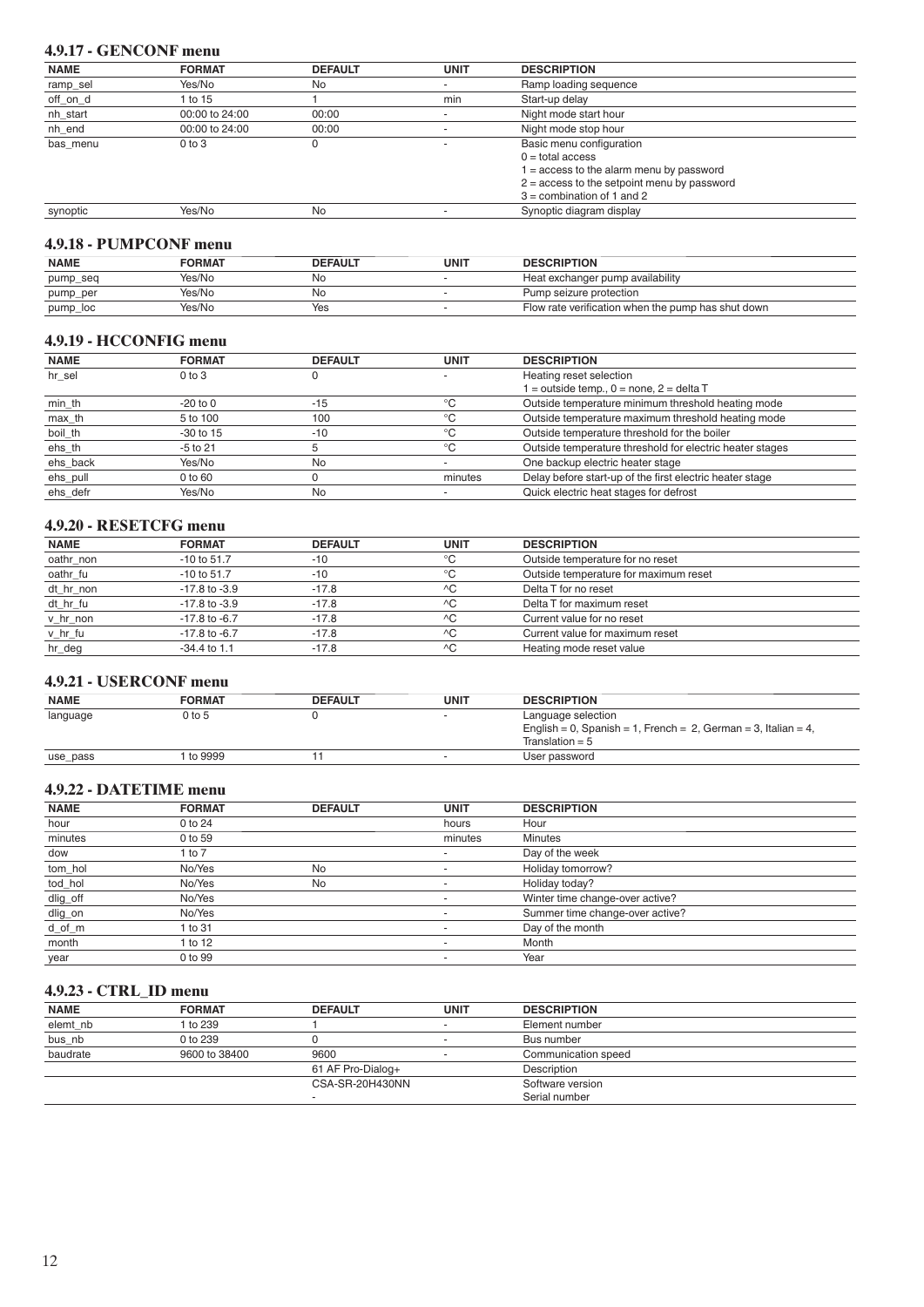## **4.9.24 - OCC1PSX menu**

The control provides two timer programs:

The first timer program  $(No. 1)$  provides a means to automatically switch the unit from an occupied mode to an unoccupied mode: the unit is started during occupied periods.

The second timer program  $(No. 2)$  provides a means to automatically switch the active setpoint from an occupied setpoint to an unoccupied setpoint, if the Auto mode has been selected.

Setpoint 1 is used during occupied periods, setpoint 2 during unoccupied periods.

Each schedule consists of eight time periods set by the operator. These time periods can be flagged to be in effect or not in effect on each day of the week plus a holiday period. The day begins at 00.00 hours and ends at 23.59 hours.

Program is in unoccupied mode unless a schedule time period is in effect. If two periods overlap and are both active on the same day, the occupied mode takes priority over the unoccupied period.

Each of the eight periods can be displayed and changed with the aid of a sub-sub-menu. The following table shows how to access the period configuration. Method is the same for the time schedule 1 or the time schedule 2.

#### **Time schedule type:**



|               | <b>Starts at</b>         | Stops at                 | Active on         |  |
|---------------|--------------------------|--------------------------|-------------------|--|
| P1: period 1, | 0h00,                    | 3h00,                    | Monday            |  |
| P2: period 2, | 7h00,                    | 18h00,                   | Monday + Tuesday  |  |
| P3: period 3, | 7h00,                    | 21h00,                   | Wednesday         |  |
| P4: period 4, | 7h00,                    | 17h00,                   | Thursday + Friday |  |
| P5: period 5, | 7h00,                    | 12h00,                   | Saturday          |  |
| P6: period 6, | 20h00.                   | 21h00,                   | Holidays          |  |
| P7: period 7, | Not used in this example |                          |                   |  |
| P8: period 8, |                          | Not used in this example |                   |  |
|               |                          |                          |                   |  |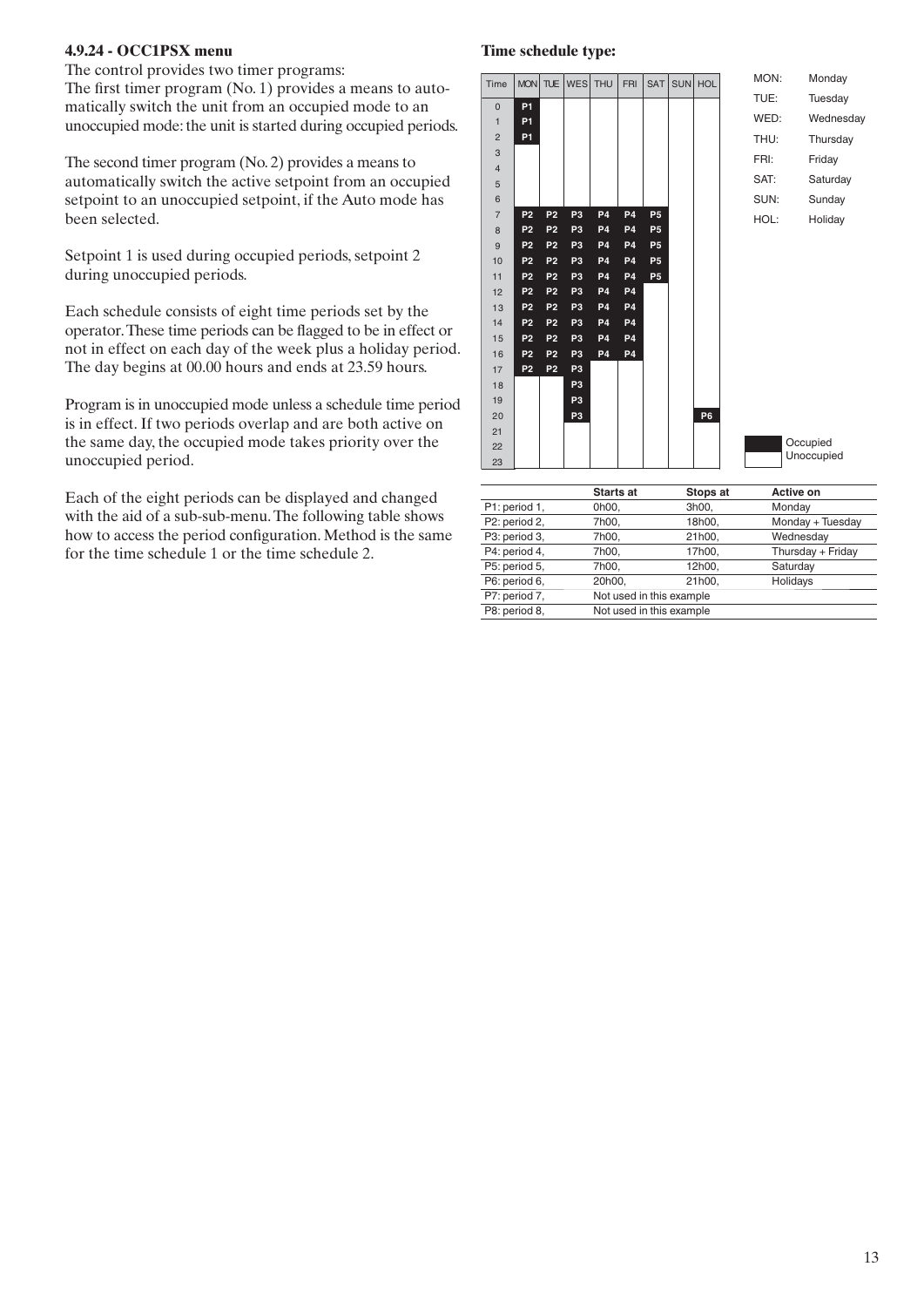| Configuration menu for occupied and unoccupied periods |                |                |                          |                                                                  |  |  |  |  |
|--------------------------------------------------------|----------------|----------------|--------------------------|------------------------------------------------------------------|--|--|--|--|
| <b>NAME</b>                                            | <b>FORMAT</b>  | <b>DEFAULT</b> | <b>UNIT</b>              | <b>DESCRIPTION</b>                                               |  |  |  |  |
| OVR EXT                                                | $0 - 4$        | $\Omega$       | hours                    | Occupied schedule override                                       |  |  |  |  |
| DOW1                                                   | 0/1            | 11111111       |                          | Period 1 day of the week MTWTFSSH                                |  |  |  |  |
|                                                        |                |                |                          | Monday Tuesday Wednesday Thursday Friday Saturday Sunday Holiday |  |  |  |  |
| OCCTOD1                                                | $0:00 - 24:00$ | 00:00          | $\sim$                   | Occupied from                                                    |  |  |  |  |
| UNOCTOD1                                               | $0:00 - 24:00$ | 24:00:00       |                          | Occupied until                                                   |  |  |  |  |
| DOW <sub>2</sub>                                       | 0/1            | 0              |                          | Period 2 days of the week MTWTFSSH                               |  |  |  |  |
|                                                        |                |                |                          | Monday Tuesday Wednesday Thursday Friday Saturday Sunday Holiday |  |  |  |  |
| OCCTOD2                                                | $0:00 - 24:00$ | 00:00          |                          | Occupied from                                                    |  |  |  |  |
| UNOCTOD2                                               | $0:00 - 24:00$ | 00:00          | $\overline{\phantom{a}}$ | Occupied until                                                   |  |  |  |  |
| DOW <sub>3</sub>                                       | 0/1            | 0              |                          | Period 3 days of the week MTWTFSSH                               |  |  |  |  |
|                                                        |                |                |                          | Monday Tuesday Wednesday Thursday Friday Saturday Sunday Holiday |  |  |  |  |
| OCCTOD3                                                | $0:00 - 24:00$ | 00:00          | $\sim$                   | Occupied from                                                    |  |  |  |  |
| UNOCTOD3                                               | $0:00 - 24:00$ | 00:00          | $\sim$                   | Occupied until                                                   |  |  |  |  |
| DOW4                                                   | 0/1            | $\Omega$       |                          | Period 4 days of the week MTWTFSSH                               |  |  |  |  |
|                                                        |                |                |                          | Monday Tuesday Wednesday Thursday Friday Saturday Sunday Holiday |  |  |  |  |
| OCCTOD4                                                | $0:00 - 24:00$ | 00:00          |                          | Occupied from                                                    |  |  |  |  |
| UNOCTOD4                                               | 0:00-24:00     | 00:00          |                          | Occupied until                                                   |  |  |  |  |
| DOW <sub>5</sub>                                       | 0/1            | 0              |                          | Period 5 days of the week MTWTFSSH                               |  |  |  |  |
|                                                        |                |                |                          | Monday Tuesday Wednesday Thursday Friday Saturday Sunday Holiday |  |  |  |  |
| OCCTOD5                                                | $0:00 - 24:00$ | 00:00          | $\overline{a}$           | Occupied from                                                    |  |  |  |  |
| UNOCTOD5                                               | 0:00-24:00     | 00:00          | $\overline{a}$           | Occupied until                                                   |  |  |  |  |
| DOW6                                                   | 0/1            | $\Omega$       |                          | Period 6 days of the week MTWTFSSH                               |  |  |  |  |
|                                                        |                |                |                          | Monday Tuesday Wednesday Thursday Friday Saturday Sunday Holiday |  |  |  |  |
| OCCTOD6                                                | $0:00 - 24:00$ | 00:00          | ÷.                       | Occupied from                                                    |  |  |  |  |
| UNOCTOD6                                               | $0:00 - 24:00$ | 00:00          | $\sim$                   | Occupied until                                                   |  |  |  |  |
| DOW7                                                   | 0/1            | $\Omega$       |                          | Period 7 days of the week MTWTFSSH                               |  |  |  |  |
|                                                        |                |                |                          | Monday Tuesday Wednesday Thursday Friday Saturday Sunday Holiday |  |  |  |  |
| OCCTOD7                                                | $0:00 - 24:00$ | 00:00          | ٠                        | Occupied from                                                    |  |  |  |  |
| UNOCTOD7                                               | $0:00 - 24:00$ | 00:00          | $\sim$                   | Occupied until                                                   |  |  |  |  |
| DOW8                                                   | 0/1            | 0              |                          | Period 8 days of the week MTWTFSSH                               |  |  |  |  |
|                                                        |                |                |                          | Monday Tuesday Wednesday Thursday Friday Saturday Sunday Holiday |  |  |  |  |
| OCCTOD8                                                | $0:00 - 24:00$ | 00:00          | $\overline{a}$           | Occupied from                                                    |  |  |  |  |
| UNOCTOD8                                               | 0:00-24:00     | 00:00          |                          | Occupied until                                                   |  |  |  |  |

| Modify value  |         | Screen description                            |
|---------------|---------|-----------------------------------------------|
|               | OCCT0D1 | Item name                                     |
| 00:00         |         | Value before modification                     |
| 12.2          |         | Value during modification<br>12h <sub>2</sub> |
| Occupied from |         |                                               |

#### **4.9.25 - HOLIDY0XS menu**

This function is used to define 16 public holiday periods. Each period is defined with the aid of three parameters: the month, starting day and duration of the public holiday period. During these public holidays the controller will be in occupied or unoccupied mode, depending on the programmed periods validated for public holidays.

*ATTENTION: The broadcast function must be activated to utilise the holiday schedule, even if the unit is running in stand-alone mode (not connected to CCN).* 

Each of these public holiday periods can be displayed and changed with the aid of a sub-menu.

|         | <b>DEFAULT</b> | <b>UNIT</b> | <b>DESCRIPTION</b> |
|---------|----------------|-------------|--------------------|
| 0-12    |                |             | Holiday month      |
| $0 - 3$ |                |             | Holiday day        |
| 0-99    |                |             | Holiday duration   |
|         |                |             |                    |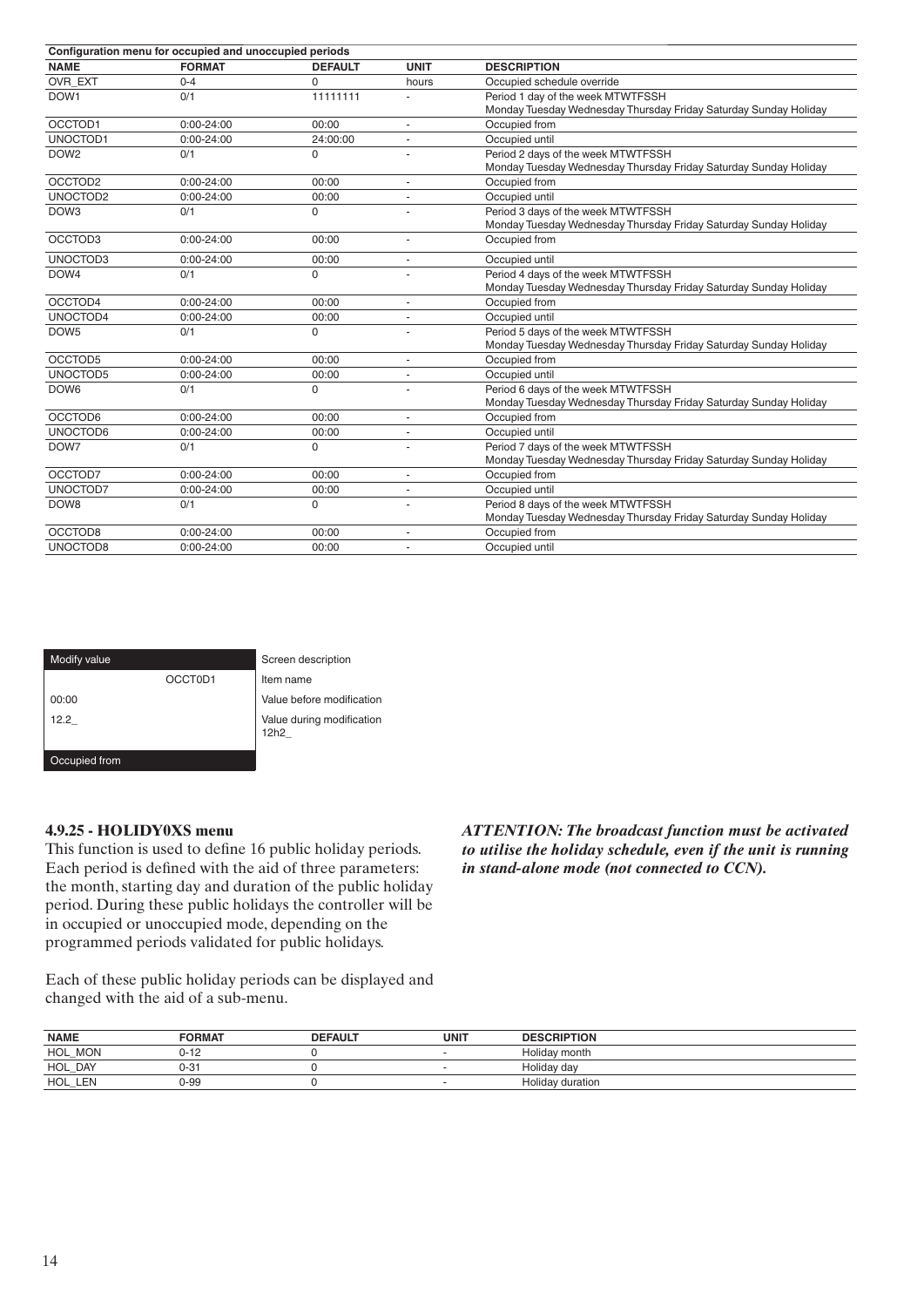# 5 - PRO-DIALOG PLUS CONTROL OPERATION

# **5.1 - Start/stop control**

The table below summarises the unit control type and stop or go status with regard to the following parameters.

- **Operating type:** this is selected using the start/stop button on the front of the user interface. LOFF: local off, L-C: local on, L-SC: local schedule, REM: remote, CCN: network, MAST: Master
- **Remote start/stop contacts:** these contacts are used when the unit is in remote operating type (Remote). See sections 3.6.2 and 3.6.3.
- **CHIL S S:** this network command relates to the unit start/stop when the unit is in network mode (CCN).
- **Command set to Stop:** the unit is halted.
- **Command set to Start:** the unit runs in accordance with schedule 1.
- $\bullet$  **Start/Stop schedule:** occupied or unoccupied status of the unit as determined by the unit start/stop program (Schedule 1).
- Master control type. This parameter is used when the unit is the master unit in a two chiller lead/lag arrangement. The master control type determines whether the unit is to be controlled locally, remotely or through CCN (this parameter is a Service configuration).
- **CCN emergency shutdown:** if this CCN command is activated, it shuts the unit down whatever the active operating type.
- **General alarm:** the unit is totally stopped due to failure.

| <b>ACTIVE OPERATING TYPE</b><br><b>STATUS OF PARAMETERS</b> |        |                          |            |                          |                          | <b>CONTROL</b>           | <b>UNIT</b>                   |                               |                                    |                                  |                  |             |             |
|-------------------------------------------------------------|--------|--------------------------|------------|--------------------------|--------------------------|--------------------------|-------------------------------|-------------------------------|------------------------------------|----------------------------------|------------------|-------------|-------------|
| <b>LOFF</b>                                                 | $L-C$  | L-SC                     | <b>REM</b> | <b>CCN</b>               | <b>MAST</b>              | CHIL S S                 | Remote start/<br>stop contact | <b>Master</b><br>control type | <b>Start-Stop</b><br>time schedule | <b>CCN</b> emergency<br>shutdown | General<br>alarm | <b>TYPE</b> | <b>MODE</b> |
|                                                             |        |                          |            |                          |                          |                          | ٠                             | $\overline{\phantom{a}}$      | $\overline{\phantom{0}}$           | Active                           | $\overline{a}$   |             | Off         |
|                                                             |        | $\overline{a}$           |            |                          | ٠                        | ٠                        | ٠                             | $\overline{\phantom{a}}$      | ÷                                  | $\overline{\phantom{a}}$         | oui              |             | Off         |
|                                                             |        | $\overline{a}$           | $\sim$     | Active                   | ٠                        | Off                      | ٠                             | $\overline{a}$                | ÷                                  | $\overline{\phantom{a}}$         | ۰.               | <b>CCN</b>  | Off         |
|                                                             |        |                          |            | Active                   |                          | $\blacksquare$           | ٠                             | ÷.                            | Unoccupied                         | $\sim$                           | $\overline{a}$   | <b>CCN</b>  | Off         |
|                                                             |        |                          |            |                          | Active                   | Off                      | ٠                             | <b>CCN</b>                    | ٠                                  | $\overline{\phantom{a}}$         | ٠                | <b>CCN</b>  | Off         |
|                                                             |        |                          |            |                          | Active                   | ٠                        | ٠                             | <b>CCN</b>                    | Unoccupied                         | $\blacksquare$                   | ٠                | <b>CCN</b>  | Off         |
|                                                             |        | $\overline{a}$           |            | Active                   | $\overline{\phantom{a}}$ | On                       | ٠                             | $\sim$                        | Occupied                           | <b>Disabled</b>                  | <b>No</b>        | <b>CCN</b>  | On          |
|                                                             |        | $\overline{a}$           |            | ٠                        | Active                   | On                       | ٠                             | <b>CCN</b>                    | Occupied                           | <b>Disabled</b>                  | <b>No</b>        | <b>CCN</b>  | On          |
| Active                                                      | ÷      |                          |            |                          | $\sim$                   |                          | ٠                             | ÷.                            |                                    | $\sim$                           | $\overline{a}$   | Local       | Off         |
|                                                             |        | Active                   |            |                          |                          |                          | ٠                             | $\overline{a}$                | Unoccupied                         | $\overline{\phantom{a}}$         | ٠                | Local       | Off         |
|                                                             |        |                          |            | ٠                        | Active                   | ٠                        | ٠                             | Local                         | Unoccupied                         | ÷.                               | ٠                | Local       | Off         |
|                                                             | Active |                          |            | $\overline{\phantom{a}}$ | ٠                        | $\overline{\phantom{a}}$ | ۰                             | $\overline{\phantom{a}}$      | $\sim$                             | <b>Disabled</b>                  | <b>No</b>        | Local       | On          |
|                                                             |        | Active                   | $\sim$     | ٠                        | ٠                        | ٠                        | $\overline{\phantom{0}}$      | $\overline{a}$                | Occupied                           | <b>Disabled</b>                  | <b>No</b>        | Local       | On          |
|                                                             |        | $\sim$                   | $\sim$     | ٠                        | Active                   | $\overline{\phantom{a}}$ | ٠                             | Local                         | Occupied                           | <b>Disabled</b>                  | <b>No</b>        | Local       | On          |
|                                                             |        | $\sim$                   | Active     |                          | $\overline{\phantom{a}}$ |                          | Open                          | ٠                             | $\sim$                             | $\sim$                           | ۰.               | Remote      | Off         |
|                                                             |        |                          | Active     |                          |                          |                          | ۰.                            | ٠                             | Unoccupied                         | $\overline{\phantom{a}}$         | ÷.               | Remote      | Off         |
|                                                             |        |                          |            | ٠                        | Active                   |                          | Open                          | Remote                        |                                    | $\overline{\phantom{a}}$         | ٠                | Remote      | Off         |
|                                                             |        | $\overline{a}$           |            | $\overline{\phantom{a}}$ | Active                   | $\overline{\phantom{a}}$ | ۰.                            | Remote                        | Unoccupied                         | $\sim$                           | ٠                | Remote      | Off         |
|                                                             |        | $\overline{\phantom{a}}$ | Active     |                          | $\overline{a}$           |                          | Closed                        | $\overline{\phantom{a}}$      | Occupied                           | <b>Disabled</b>                  | <b>No</b>        | Remote      | On          |
|                                                             |        |                          | $\sim$     | ۰                        | Active                   |                          | Closed                        | Remote                        | Occupied                           | <b>Disabled</b>                  | <b>No</b>        | Remote      | On          |

## **5.2 - Heat exchanger water pump control**

#### **Master/slave control is not active, or it is active and unit is the master unit:**

In the On, Stopping or Delay modes and if the unit is stopped the pump is started up and continues to operate for 20 seconds after the compressor has stopped. It is stopped if the boiler is active, but could be started up due to the capacity limitation function.

#### **Master/slave function is active and unit is the slave unit:**

The pump is started up, when the unit is started up and if the demand limit is above 1%. Otherwise the pump will be stopped 30 seconds after the last compressor has stopped, except if the configuration parameter "lag\_pump" has been configured to turn the pump even if it has been set to stop. In this case the pump will run continuously.

#### **A** periodical quick pump start-up has been configured: The water pump is started up each day at 14.00 hours for two seconds.

# **5.3 - Control interlock contact**

This contact checks the status of a loop (water flow switch and customer safety loop, see chapter 3.6). It prevents the unit from starting if it is open when the delay at start-up has expired. This open contact leads to an alarm shutdown, if the unit is running.

## **5.4 - Heat exchanger frost protection**

The heater for the heat exchanger and the water pump (for units with a pump) can be energised to protect the heat exchanger, if it may be damaged by frost, when the unit is shut down for a long time at low outdoor temperature.

#### *NOTE: Heat exchanger heater control parameters can be modified, using the Service configuration.*

## **5.5 - Control point**

The control point represents the water temperature that the unit must produce. The heat exchanger entering water temperature is controlled by default, but the heat exchanger leaving water temperature can also be controlled (requires a Service configuration modification).

Control point  $=$  active setpoint  $+$  reset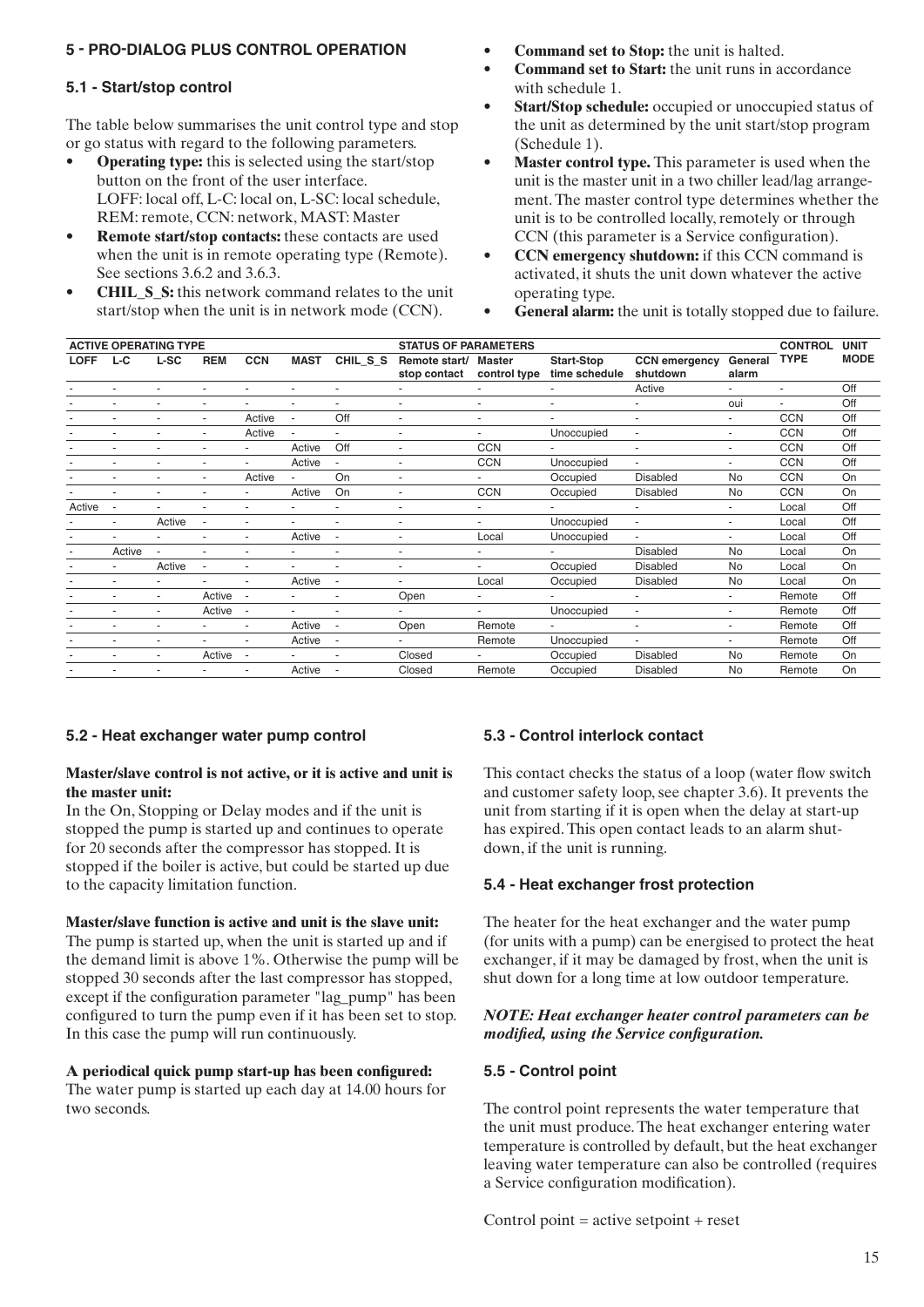## **5.5.1 - Active setpoint**

Two setpoints can be selected for the heating mode. Usually, the second setpoint is used for unoccupied periods.

Depending on the current operating type, the active setpoint can be selected:

- by choosing the item in the GENUNIT menu,
- via the user's volt-free contacts,
- via network commands
- via the setpoint timer program (schedule 2).

The following tables summarise the possible selections depending on the control types (local, remote or network) and the following parameters:

- Setpoint select in local control: item LSP\_SEL in the GENUNIT menu permits selection of the active setpoint, if the unit is in local operating type.
- Operating mode.
- Setpoint selection contacts: setpoint selection contact status.
- Schedule 2 status: schedule for setpoint selection.

#### **LOCAL OPERATING MODE**

| <b>PARAMETER STATUS</b> |                             |                           |                        |  |  |  |  |
|-------------------------|-----------------------------|---------------------------|------------------------|--|--|--|--|
| <b>Operating mode</b>   | Local setpoint<br>selection | Time schedule 2<br>status | <b>Active setpoint</b> |  |  |  |  |
| Heating                 | sp1                         | -                         | Heating setpoint 1     |  |  |  |  |
| Heating                 | SD <sub>2</sub>             | -                         | Heating setpoint 2     |  |  |  |  |
| Heating                 | auto                        | occupied                  | Heating setpoint 1     |  |  |  |  |
| Heating                 | auto                        | unoccupied                | Heating setpoint 2     |  |  |  |  |

#### **REMOTE OPERATING MODE**

| <b>PARAMETER STATUS</b> |                                      |                        |
|-------------------------|--------------------------------------|------------------------|
| <b>Operating mode</b>   | <b>Setpoint selection</b><br>contact | <b>Active setpoint</b> |
| Heating                 | sp 1 (open)                          | Heating setpoint 1     |
| Heating                 | sp 2 (closed)                        | Heating setpoint 2     |

#### **5.5.2 - Reset**

Reset means that the active setpoint is modified so that less machine capacity is required. The setpoint is decreased.

This modification is in general a reaction to a drop in the load. For the Pro-Dialog control system, the source of the reset can be configured in the HCCONFIG table.

This reset can be based on:

- either the outside temperature:
	- this gives a measure of the load trends for the building
	- if the outside temperature decreases, the setpoint will again increase.
- or the return water temperature:
	- this is the heat exchanger delta  $T$  and gives an average building load
	- if the temperature difference is reduced, the setpoint will decrease.

In both cases the reset parameters, i.e. slope, source and maximum value, are configurable in the RESETCFG menu.

Reset is a linear function based on three parameters.

- A reference at which reset is zero (outdoor temperature or delta T - no reset value).
- A reference at which reset is maximum (outdoor temperature or delta T - full reset value).
- The maximum reset value.

# **5.6 - Capacity limitation**

Capacity limitation is used to restrict the unit power consumption. The Pro-Dialog control system allows limitation of the unit capacity, using user-controlled voltfree contacts.

Capacity limitation can result in a demand limit, a capacity loss or a limit demand in the night mode.

The unit capacity can never exceed the limitation setpoint activated by these contacts. The limitation setpoints can be modified in the SETPOINT menu.

## **5.7 - Capacity control**

This function adjusts the number of active compressors to keep the heat exchanger water temperature at its setpoint. The precision with which this is achieved depends on the capacity of the water loop, the flow rate, the load, and the number of stages available on the unit. The control system continuously takes account of the temperature error with respect to the setpoint, as well as the rate of change in this error and the difference between entering and leaving water temperatures, in order to determine the optimum moment at which to add or withdraw a capacity stage.

If the same compressor undergoes too many starts (per hour) or runs below one minute each time it is started this automatically brings about reduction of compressor starts, which makes leaving water temperature control less precise.

In addition, the high pressure, low pressure or defrost unloading functions can also affect the temperature control accuracy. Compressors are started and stopped in a sequence designed to equalise the number of start-ups (value weighted by their operating time).

## **5.8 - Defrost function**

Defrost is activated to reduce frost build-up on the air heat exchanger. During the defrost cycle the fans of that circuit are stopped, and the four-way refrigerant valve is reversed, forcing the circuit to cooling mode. The fan can temporarily be restarted during the defrost cycle. The defrost cycle is fully automatic and does not require any setting.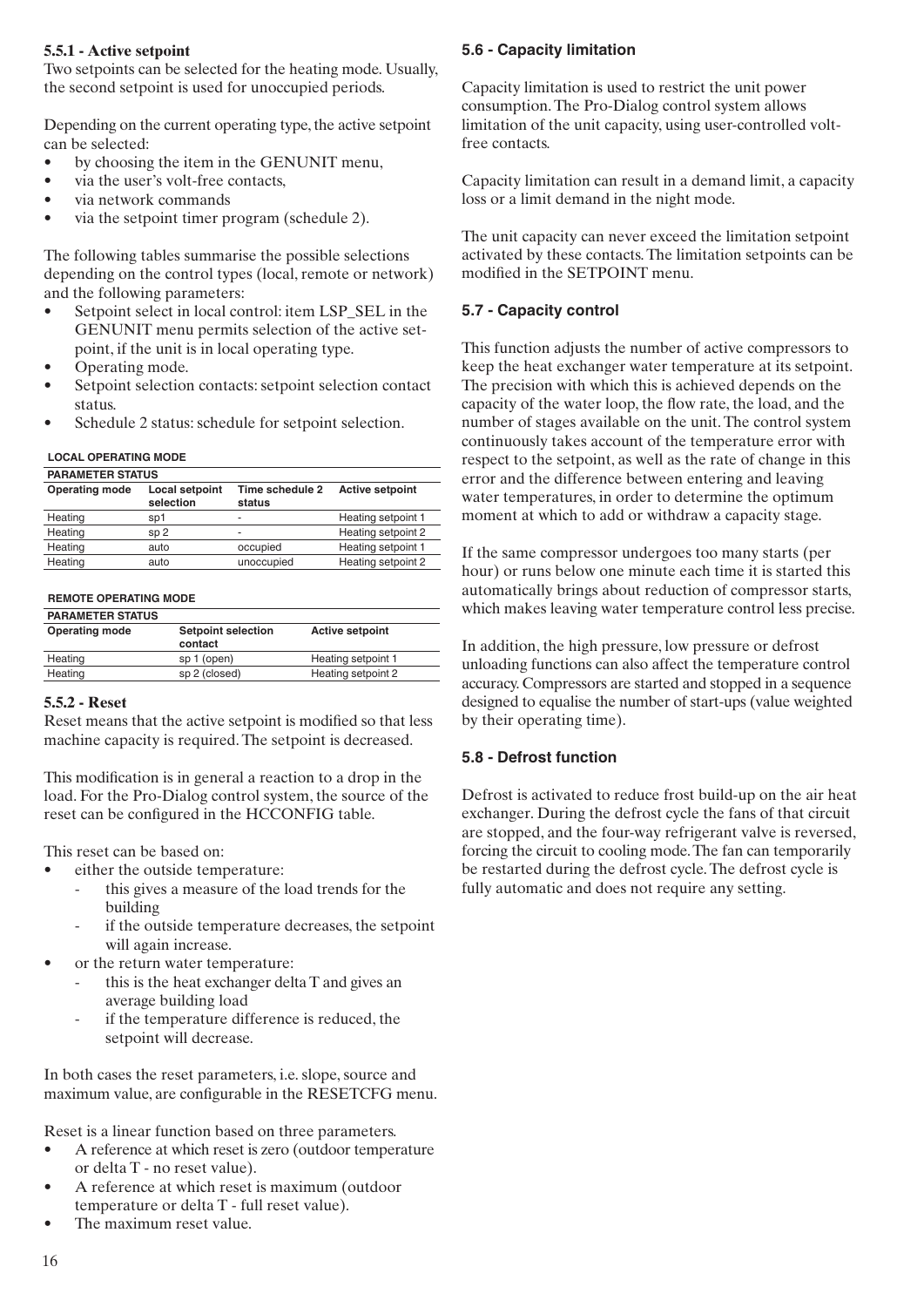## **5.9 - Additional electric heater stage control**

As an option, the heat pump units can control up to four additional electric heating stages.

The electric heating stages are activated to complement the heating capacity when the following conditions are satisfied:

- The unit uses 100% of the available heating capacity, or the unit is limited in its operation by a protection mode (low suction temperature, hot gas or defrost sequence in progress protection), and in all cases cannot satisfy the heating load.
- The outdoor temperature is below a configured threshold (see HCCONFIG configuration).
- Unit capacity limitation is not active.

The user may configure the last available electric heating stages as a safety stage. In this case, the safety stage is only activated in addition to the other stages if there is a machine fault, preventing the use of the heating capacity. The other electric heating stages will continue to operate as described above.

# **5.10 - Control of a boiler**

The unit can control the start-up of a boiler. When the boiler is operating, the unit water pump is stopped. A heat pump unit and a boiler cannot operate together.

In this case the boiler output is activated in the following conditions:

- A fault prevents the use of the heat pump capacity.
- The unit works at a very low outside temperature, making the heat pump capacity insufficient. The outside air temperature threshold for use of the boiler is fixed at  $-10^{\circ}$ C, but this value can be adjusted in the HCCONFIG menu.

## *NOTE: The control of the electric heating stages or of a boiler is not authorised for slave units.*

## **5.11 - Eco function**

The 61AF units include an Eco function. This function is based on the circulating refrigerant flow and allows maintaining the superheat setpoint. The function is not available during defrost and during the first minute of operation.

The objective of this function is to obtain higher performances and improved efficiency.

## **5.12 - Master/slave assembly**

Two Pro-Dialog+ units can be linked to produce a master/ slave assembly. The two machines are interconnected over the CCN bus. All parameters required for the master/slave function must be configured through the Service configuration menu.

Master/slave operation requires the connection of a temperature probe at the common manifold on each machine, if the heat exchanger leaving water temperature is controlled. It is not required, if the entering water temperature is controlled.

The master/slave assembly can operate with constant or variable flow. In the case of variable flow each machine must control its own water pump and automatically shut down the pump, if the cooling capacity is zero.

For constant flow operation the pumps for each unit are continuously operating, if the system is operating. The master unit can control a common pump that will be activated, when the system is started. In this case the slave unit pump is not used.

All control commands to the master/slave assembly (start/ stop, setpoint, heating mode operation, load shedding, etc.) are handled by the unit which is configured as the master, and must therefore only be applied to the master unit. They will be transmitted automatically to the slave unit.

The master unit can be controlled locally, remotely or by CCN commands. Therefore to start up the assembly, simply validate the Master operating type (Master) on the master unit. If the Master has been configured for remote control then use the remote volt-free contacts for unit start/stop.

The slave unit must stay in CCN operating type continuously. To stop the master/slave assembly, select Local Off on the master unit or use the remote volt-free contacts if the unit has been configured for remote control.

One of the functions of the master unit (depending on its configuration) may be the designation, whether the master or slave is to be the lead machine or the follower. The roles of lead machine and follower will be reversed when the difference in running hours between the two units exceeds a configurable value, ensuring that the running times of the two units are automatically equalised.

The changeover between lead machine and follower may take place when the assembly is started up, or even whilst running. The running time balancing function is not active if it has not been configured: in this case the lead machine is always the master unit.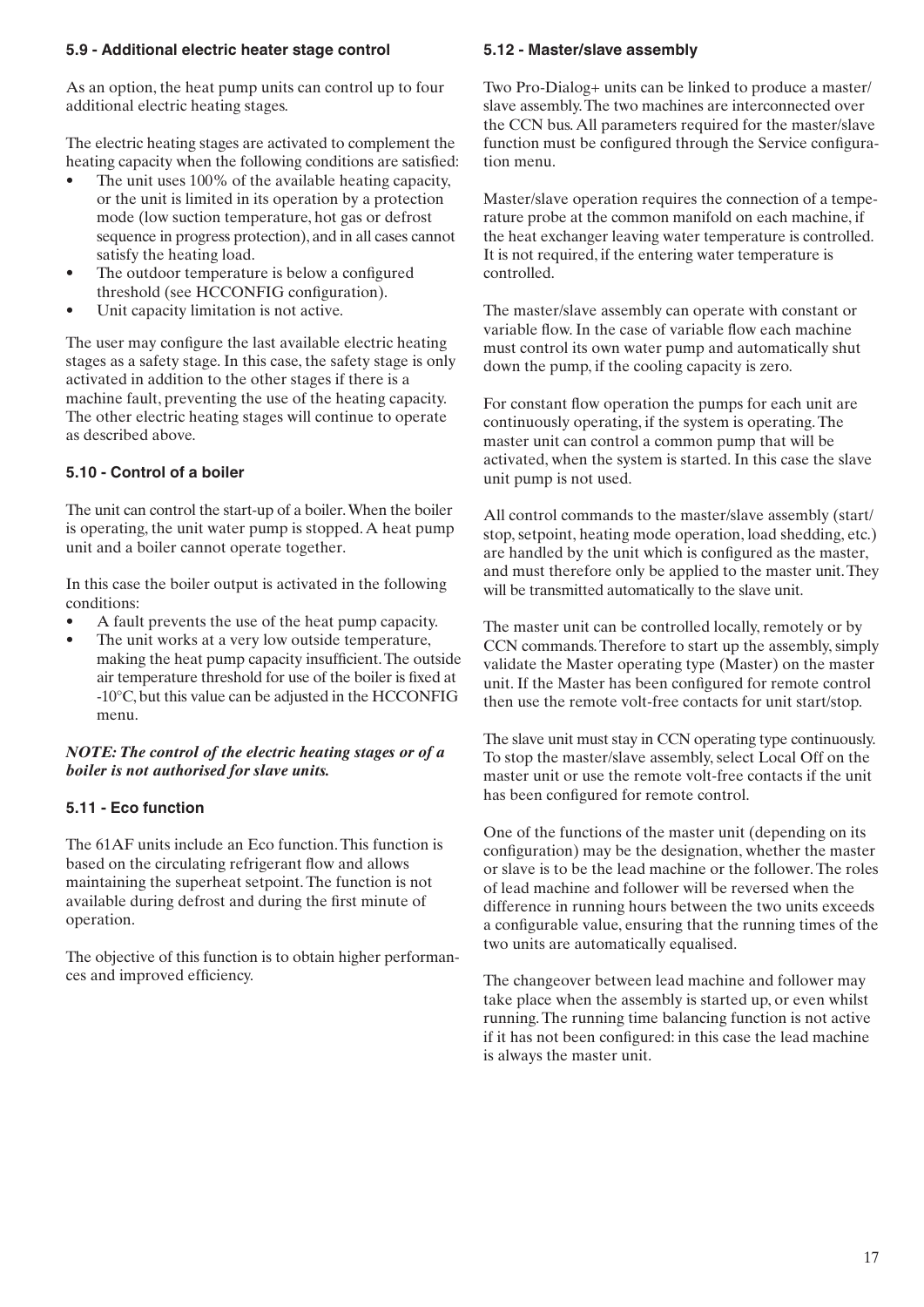The lead machine will always be started first. When the lead machine is at its full available capacity, start-up delay (configurable) is initialised on the follower. When this delay has expired, and if the error on the control point is greater than 1.7°C, the follower unit is authorised to start and the pump is activated. The follower will automatically use the master unit active setpoint. The lead machine will be held at its full available capacity for as long as the active capacity on the follower is not zero. When the follower unit receives a command to stop, its evaporator water pump is turned off with 20 seconds delay.

In the event of a communication fault between the two units, each shall return to an autonomous operating mode until the fault is cleared. If the master unit is halted due to an alarm, the slave unit is authorised to start without prior conditions.

*ATTENTION: For heat pumps operating in master/slave mode and using an NRCP2 board or equipped with electric heater stages control must be on the entering water temperature.*

# 6 - DIAGNOSTICS - TROUBLESHOOTING

## **6.1 - General**

The Pro-Dialog+ control system has many fault tracing aid functions. The local interface and its various menus give access to all unit operating conditions. If an operating fault is detected, an alarm is activated and an alarm code is stored in the Alarms menu, sub-menus CUR\_ALRM and ALARMRST.

## **6.2 - Displaying alarms**

The alarm LED on the interface (see chapter 4.1) allows the quick display of the unit status.

- A flashing LED shows that the circuit is operating but there is an alert.
- A steady LED shows that the circuit has been shut down due to a fault.

The ALARMRST menu on the main interface displays up to five fault codes that are active on the unit.

#### **6.3 - Resetting alarms**

When the cause of the alarm has been corrected the alarm can be reset, depending on the type, either automatically on return to normal, or manually when action has been taken on the unit. Alarms can be reset even if the unit is running.

This means that an alarm can be reset without stopping the machine. In the event of a power supply interrupt, the unit restarts automatically without the need for an external command. However, any faults active when the supply is interrupted are saved and may in certain cases prevent a circuit or a unit from restarting.

A manual reset must be run from the main interface via the ALARMRST menu, item RST ALM. Depending on the configuration in the GENCONF menu, access to the item may be protected by a password.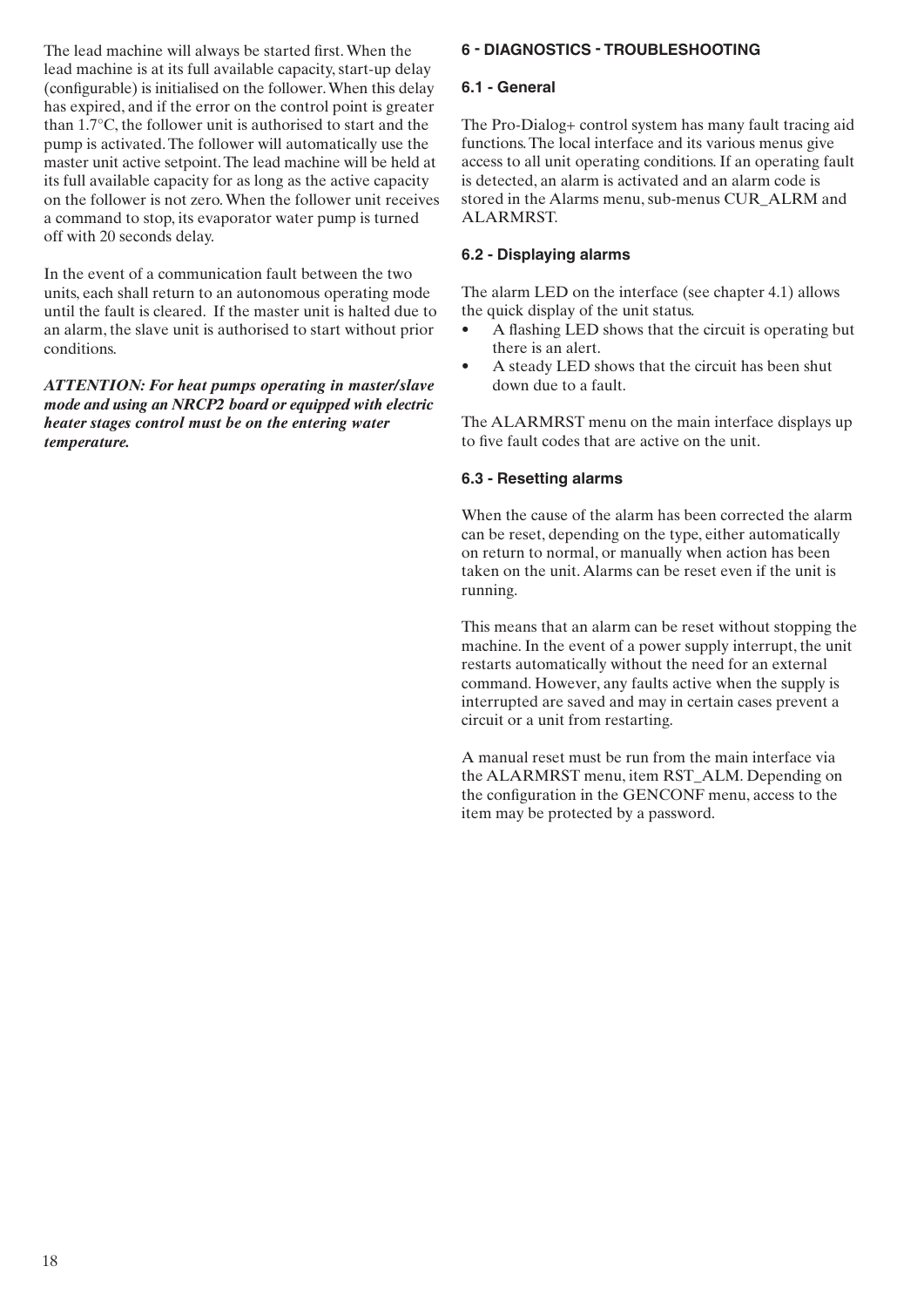## 6.4 - Alarm codes

| No.            | code                       | Alarm Alarm Alarm description                                                | <b>Reset type</b>                                                                                                                                                                                       | Probable cause                                                                  | Action taken by the control                                                               |
|----------------|----------------------------|------------------------------------------------------------------------------|---------------------------------------------------------------------------------------------------------------------------------------------------------------------------------------------------------|---------------------------------------------------------------------------------|-------------------------------------------------------------------------------------------|
|                | <b>Thermistor faults</b>   |                                                                              |                                                                                                                                                                                                         |                                                                                 |                                                                                           |
| $\mathbf{1}$   | $th-01$                    | Sensor fault, fluid entering water heat<br>exchanger                         | Automatic when the temperature<br>measured by the sensor returns to normal                                                                                                                              | Defective thermistor                                                            | Unit is shut down                                                                         |
| $\overline{c}$ | $th-02$                    | Sensor fault, fluid leaving water heat<br>exchanger                          | Automatic when the temperature<br>measured by the sensor returns to normal                                                                                                                              | Defective thermistor                                                            | Unit is shut down                                                                         |
| 3              | $th-03$                    | Defrost sensor fault, circuit A                                              | Automatic when the temperature<br>measured by the sensor returns to normal                                                                                                                              | Defective thermistor                                                            | Unit is shut down                                                                         |
| $\overline{4}$ | $th-04$                    | Defrost sensor fault, second coil                                            | Automatic when the temperature<br>measured by the sensor returns to normal                                                                                                                              | Defective thermistor                                                            | Unit is shut down                                                                         |
| 5              | $th-10$                    | Outside temperature sensor fault                                             | Automatic when the temperature<br>measured by the sensor returns to normal                                                                                                                              | Defective thermistor                                                            | Unit is shut down                                                                         |
| 6              | th-11                      | CHWS fluid sensor fault (master/slave)                                       | Automatic when the temperature<br>measured by the sensor returns to normal                                                                                                                              | Defective thermistor                                                            | The master/slave mode is<br>stopped                                                       |
| $\overline{7}$ | th-12                      | Suction sensor fault                                                         | Automatic when the temperature<br>measured by the sensor returns to normal                                                                                                                              | Defective thermistor                                                            | Unit is shut down                                                                         |
| 8              | th- $24$                   | Economiser sensor fault                                                      | Automatic when the temperature<br>measured by the sensor returns to normal                                                                                                                              | Defective thermistor                                                            | Unit is shut down                                                                         |
|                |                            | <b>Pressure transducer faults</b>                                            |                                                                                                                                                                                                         |                                                                                 |                                                                                           |
| 9              | Pr-01                      | Discharge pressure transducer fault                                          | Automatic when the voltage transmitted<br>by the sensor returns to normal                                                                                                                               | Defective transducer or connection<br>fault                                     | Unit is shut down                                                                         |
| 10             | Pr-04                      | Suction pressure transducer fault                                            | Automatic when the voltage transmitted<br>by the sensor returns to normal                                                                                                                               | Defective transducer or connection<br>fault                                     | Unit is shut down                                                                         |
| 11             | Pr-13                      | Economiser pressure transducer fault                                         | Automatic when the voltage transmitted<br>by the sensor returns to normal                                                                                                                               | Defective transducer or connection<br>fault                                     | Unit is shut down                                                                         |
| 12             | Pr-24                      | Water pump pressure transducer fault                                         | Automatic when the voltage transmitted<br>by the sensor returns to normal                                                                                                                               | Defective transducer or connection<br>fault                                     | Unit is shut down                                                                         |
|                | <b>Communication fault</b> |                                                                              |                                                                                                                                                                                                         |                                                                                 |                                                                                           |
| 13             |                            | Co-E1 Communication loss with the EXV<br>board                               | Automatic when communication is<br>re-established                                                                                                                                                       | Installation bus fault or defective<br>slave board                              | Unit is shut down                                                                         |
| 14             |                            | Co-O1 Communication loss with PD-AUX<br>board No.1                           | Automatic when communication is<br>re-established                                                                                                                                                       | Installation bus fault or defective<br>slave board                              | Unit with optional water pressure<br>sensors, unit is shut down.                          |
| 15             |                            | Co-O2 Communication loss with PD-AUX<br>board No. 2                          | Automatic when communication is<br>re-established                                                                                                                                                       | Installation bus fault or defective<br>slave board                              | None                                                                                      |
| 16             | A1-01                      | CP A1 fault: Kriwan electrical<br>protection open                            | Manual                                                                                                                                                                                                  | Compressor overheating                                                          | Compressor is shut down                                                                   |
| 17             | A2-01                      | CP A2 fault: Kriwan electrical<br>protection open                            | Manual                                                                                                                                                                                                  | Compressor overheating                                                          | Compressor is shut down                                                                   |
|                | <b>Process faults</b>      |                                                                              |                                                                                                                                                                                                         |                                                                                 |                                                                                           |
| 18             | $P-01$                     | Water heat exchanger frost protection.                                       | Automatic if the same alarm has not tripped<br>during the last 24 hours, otherwise manual.                                                                                                              | Water flow rate too low or defective<br>thermistor                              | Unit is shut down                                                                         |
| 19             | $P-05$                     | Low suction temperature.                                                     | Automatic when the temperature returns to<br>normal, and if this alarm has not appeared<br>during the last 24 hours, otherwise manual.                                                                  | Pressure sensor defective, EXV<br>blocked or low refrigerant charge             | Unit is shut down                                                                         |
| 20             | $P-08$                     | High superheat                                                               | Automatic when the temperature returns to<br>normal, and if this alarm has not appeared<br>during the last 24 hours, otherwise manual.                                                                  | Pressure sensor defective, EXV<br>blocked or low refrigerant charge             | Unit is shut down                                                                         |
| 21             | $P-11$                     | Low superheat                                                                | Automatic when the temperature returns to Pressure sensor defective, EXV<br>normal, and if this alarm has not appeared blocked or low refrigerant charge<br>during the last 24 hours, otherwise manual. |                                                                                 | Unit is shut down                                                                         |
| 22             | $P-14$                     | Water flow control and customer<br>interlock fault                           | Automatic if the unit is in manual<br>shut-down status, otherwise manual.                                                                                                                               | Heat exchanger pump defect or<br>water flow switch fault                        | Unit is shut down, if the alarm<br>occurs in defrost mode, if not<br>the unit remains on. |
| 23             | $P-16$                     | Compressor A1 not started or no<br>pressure increase registered              | Manual                                                                                                                                                                                                  | Connection problem                                                              | Compressor is shut down                                                                   |
| 24             | $P-17$                     | Compressor A2 not started or no<br>pressure increase registered              | Manual                                                                                                                                                                                                  | Connection problem                                                              | Compressor is shut down                                                                   |
| 25             | $P-29$                     | Communication loss with the System<br>Manager                                | Automatic when communication is<br>re-established                                                                                                                                                       | CCN installation bus defective                                                  | Unit goes into autonomous<br>mode                                                         |
| 26             | P-30                       | Communicaiton loss between master<br>and slave                               | Automatic when communication is<br>re-established                                                                                                                                                       | CCN installation bus defective                                                  | Unit goes into autonomous<br>mode                                                         |
| 27             | P-31                       | CCN emergency stop                                                           | Manual                                                                                                                                                                                                  | Network command                                                                 | Unit is shut down                                                                         |
| 28             | P-32                       | Fault water pump 1                                                           | Manual                                                                                                                                                                                                  | Pump overheating or poor pump<br>connection                                     | Unit is completely stopped if<br>there is no emergency pump                               |
| 29             | P-37                       | Repeated high pressure unloading                                             | Automatic                                                                                                                                                                                               | Transducer defective or fan circuit fault                                       | None                                                                                      |
| 30             | $P-40$                     | Repeated low suction temperature<br>unloading                                | Manual                                                                                                                                                                                                  | Pressure sensor defective or<br>refrigerant charge too low                      | Unit is shut down                                                                         |
| 31             | $P-43$                     | Heat exchanger temperature too low,<br>less than 8°C, prevents unit start-up | Automatic when the temperature detected<br>returns to normal                                                                                                                                            | Operating compressor protection<br>out of range or pressure sensor fault        | The unit cannot start                                                                     |
| 32             | $P-50$                     | Refrigerant leak                                                             | Automatic when the concentration returns<br>to a lower value than the normal threshold                                                                                                                  | Refrigerant leak or volatile<br>components present in the machine<br>atmosphere | None                                                                                      |
| 33             | P-63                       | High pressure fault                                                          | Manual                                                                                                                                                                                                  | Fan fault                                                                       | Unit is shut down                                                                         |
| 34             | P-97                       | Reversed entering/leaving water sensors                                      | Manual                                                                                                                                                                                                  | Sensor defective, sensors reversed                                              | Unit is shut down                                                                         |
| 35             |                            | MC-nn Master chiller configuration error                                     | Automatic when the master configuration<br>returns to normal or when the unit is no<br>longer in master/slave mode                                                                                      | Master/slave configuration error                                                | Master/slave mode is stopped                                                              |
| 36             |                            | FC-nO No factory configuration                                               | Automatic if the configuration is entered                                                                                                                                                               | Unit size has not been configured                                               | Unit is shut down                                                                         |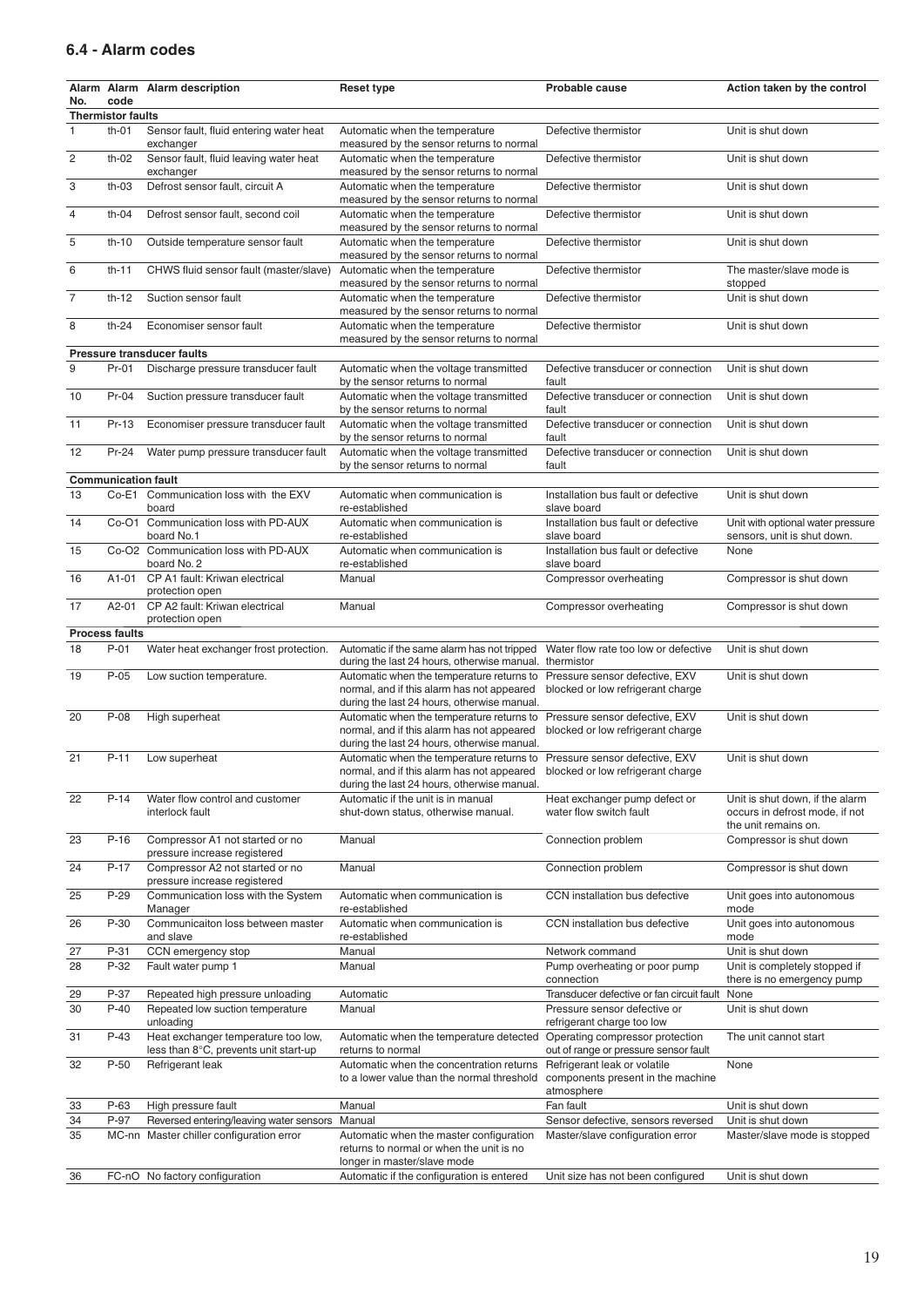# 6.4 - Alarm codes (continued)

| Alarm No. Alarm | code                       | <b>Alarm description</b>                | Reset type | Probable cause                                                        | Action taken by the control |
|-----------------|----------------------------|-----------------------------------------|------------|-----------------------------------------------------------------------|-----------------------------|
|                 | Process faults (continued) |                                         |            |                                                                       |                             |
| 37              | FC-nn                      | Illegal factory configuration<br>number | Manual     | The unit size has been configured<br>with the wrong value             | Unit is shut down           |
| 38              | Sr-nn                      | Maintenance alert                       | Manual     | Maintenance has been carried out<br>on one of the critical components | None                        |
| 39              | $P-28$                     | Customer safety lock                    | Automatic  | The customer safety input has<br>been activated                       | Unit is shut down           |